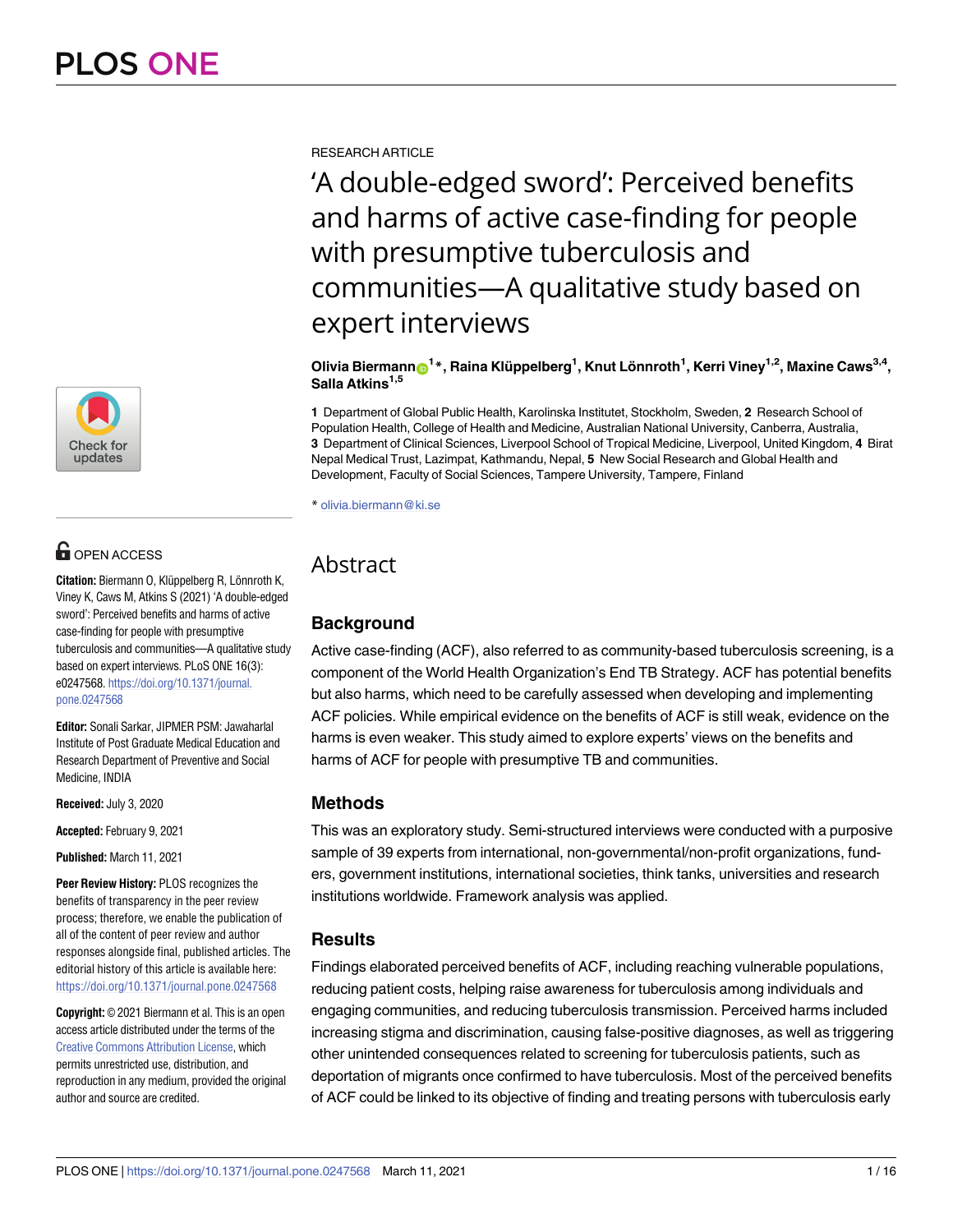<span id="page-1-0"></span>**Data Availability Statement:** Data cannot be shared publicly as they are highly sensitive. In view of this, as part of the consent process prior to their participation in the study, we specified that confidentiality and anonymity would be strictly maintained and that only the participating authors would have access to the data collected. With these assurances, ethical clearance was obtained from the Swedish Ethical Review Authority in Stockholm (2017/2281-31/2). For questions regarding data requests, please contact: [maike.winters@ki.se.](mailto:maike.winters@ki.se)

**Funding:** OB, KL and MC are funded by the EU-Horizon 2020-funded IMPACT-TB project (grant 733174). The grant was received by MC. URL: [https://ec.europa.eu/programmes/horizon2020/en.](https://ec.europa.eu/programmes/horizon2020/en) The funder had no role in study design, data collection and analysis, decision to publish, or preparation of the manuscript.

**Competing interests:** The authors have declared that no competing interests exist.

**Abbreviations:** ACF, Active Case-Finding; COREQ, COnsolidated criteria for REporting Qualitative research; TB, Tuberculosis; WHO, World Health Organization.

(theme 1), while ACF was also perceived as a "double-edged sword" and could cause harms, if inappropriately designed and implemented (theme 2). The analysis underlined the importance of considering the benefits and harms of ACF throughout the screening pathway. The study provides new insights into the perceived benefits and harms of ACF from the perspectives of experts in the field.

#### **Conclusion**

This study highlights gaps in the evidence base surrounding ACF and can stimulate further research, debate and analysis regarding the benefits and harms of ACF to inform contextual optimization of design and implementation of ACF strategies.

### **Introduction**

Tuberculosis (TB) remains the world's leading infectious disease killer, even though it is curable and preventable [[1](#page-12-0)]. Yearly, approximately 10 million people fall ill with TB; the estimated gap between incident and notified TB cases in the world was 2.9 million people in 2019 [\[1](#page-12-0)].

So-called "passive case-finding" has previously been the principal approach to TB case-finding [\[2](#page-12-0)]. It relies on people with signs and symptoms of TB seeking care. However, this approach is inadequate to ensure early diagnosis and treatment of all people with TB [[3](#page-12-0)] and several reviews have shown that a large pool of TB patients remains undetected despite efforts to improve passive case-finding  $[4-8]$ . Moreover, nationally representative TB prevalence surveys have demonstrated that a considerable proportion of persons with undiagnosed TB disease in the community are asymptomatic or have only vague symptoms, which makes them less likely to seek care or to be correctly diagnosed [\[1,](#page-12-0) [9](#page-12-0), [10](#page-12-0)].

Active TB case-finding (ACF) is defined as the systematic identification of people with presumed active TB, in a predetermined target group, using tests, examinations or other procedures that can be applied rapidly [\[11\]](#page-12-0). ACF is synonymous with systematic screening for active TB, although it implies screening outside of health facilities. It can offer benefits over passive case-finding, especially for those who are asymptomatic or have atypical symptoms in the early stages of disease [\[1,](#page-12-0) [12\]](#page-12-0). ACF is therefore a key component of the WHO End TB Strategy [\[13\]](#page-12-0), which aligns its targets to those under Goal 3 of the Sustainable Development Goals [\[14\]](#page-12-0). ACF aims primarily at improving early detection and treatment of TB. ACF can also identify people who are eligible for treatment of latent TB infection by ruling out active disease and people at high risk of developing TB. Moreover, ACF can help map out risk factors and socio-economic determinants that need to be addressed to prevent TB in a given population [\[15\]](#page-12-0).

Pre-conditions for implementing ACF are complex [\[11,](#page-12-0) [16,](#page-13-0) [17\]](#page-13-0) and include, for example, high-quality TB diagnosis, treatment, care, management and support for patients [\[11\]](#page-12-0). Before embarking on ACF, it is also important to consider who may benefit from ACF. People with a heightened risk of poor treatment outcomes if diagnosis is delayed (eg people living with HIV) may derive a greater potential benefit from ACF compared to others [\[17\]](#page-13-0). In this regard, the WHO guidelines for systematic screening contain recommendations for screening specific risk groups for TB [\[11,](#page-12-0) [18\]](#page-13-0). Most of these recommendations are conditional as they depend on the available resources or setting.

Identified benefits of ACF include reduced diagnostic delays [\[12,](#page-12-0) [13,](#page-12-0) [19\]](#page-13-0), improved TB case detection rates [[20](#page-13-0)–[22\]](#page-13-0) and decreased patient costs prior to diagnosis [[19](#page-13-0), [23](#page-13-0)–[25](#page-13-0)]. At the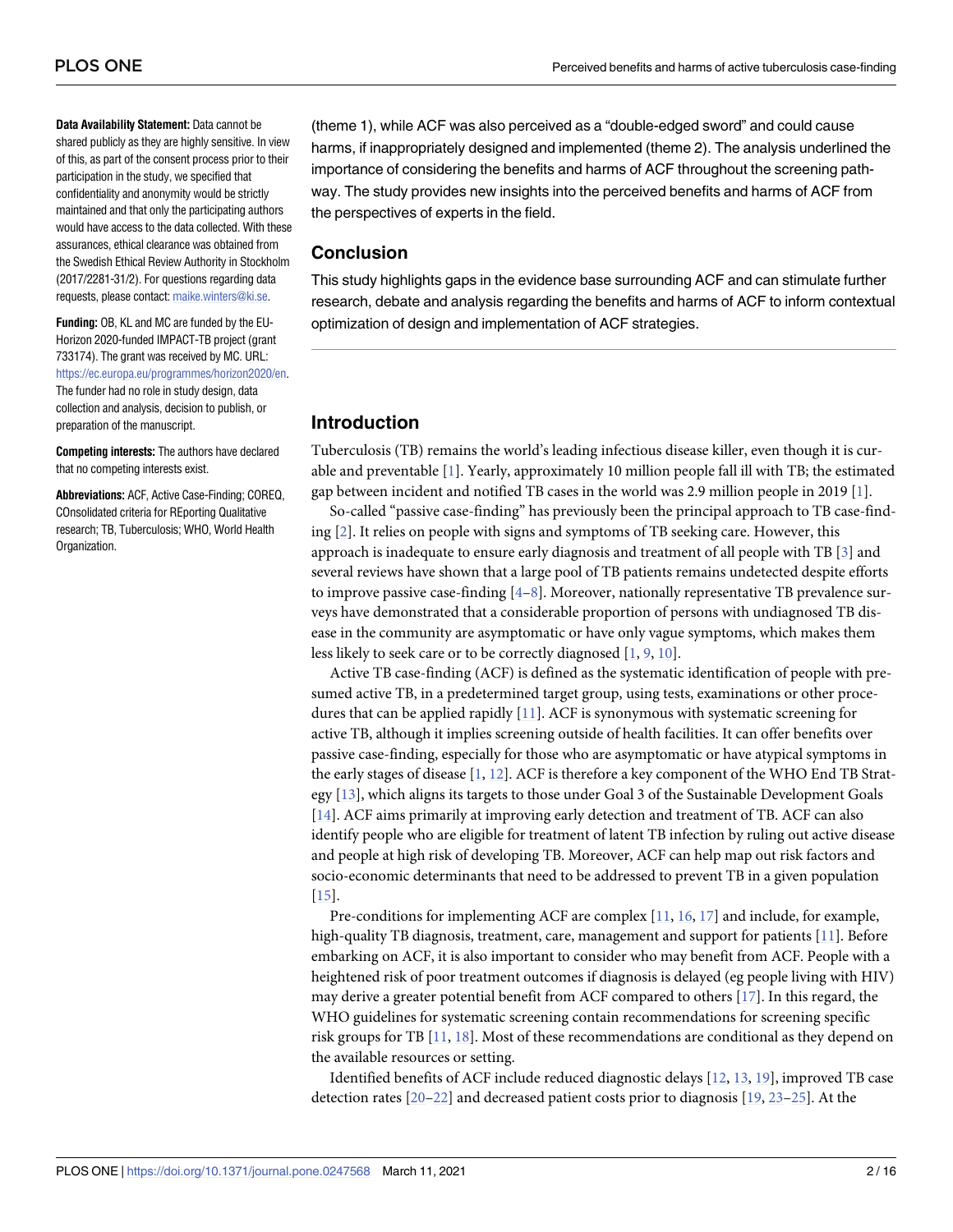<span id="page-2-0"></span>community level, ACF may lead to reductions in mortality [[26](#page-13-0)], transmission and prevalence of TB [[27](#page-13-0)]. Meanwhile, potential harms associated with ACF comprise unintended negative effects of being correctly diagnosed, eg stigma and discrimination  $[12, 28]$  $[12, 28]$  $[12, 28]$  $[12, 28]$  $[12, 28]$ , and the harms caused by a false-positive or a false-negative diagnosis [[17](#page-13-0)]. While many articles reflect on the benefits and harms of ACF based on the perspectives of patients [\[19,](#page-13-0) [20,](#page-13-0) [23–25](#page-13-0)] and the community [[21](#page-13-0), [22](#page-13-0)], this article considers experts' perceptions. Balancing the potential benefits and harms of ACF is vital for everyone, particularly for certain groups of people such as migrants who may risk deportation if TB is diagnosed [\[17\]](#page-13-0), employees who lack legal protection [[17](#page-13-0), [29](#page-13-0)], and people who may not have requested to participate in ACF in the first place [\[15\]](#page-12-0).

Identifying the potential benefits and harms of a health intervention is often difficult because benefits are intended, whereas harms are unintended and cause unwanted effects [\[30\]](#page-13-0). One systematic review has shown that lay people and health personnel tend to overestimate the benefits of screening for health conditions and underestimate the harms [\[31\]](#page-13-0). In the context of ACF, a recent survey showed that National TB Programme managers often emphasize the potential benefits of ACF [\[32\]](#page-13-0).

There is a lack of evidence on the benefits and harms of infectious disease screening in lowand middle-income settings, as much of the available evidence seems to focus on non-communicable disease in high-income countries, eg cancer [[30](#page-13-0), [33–35\]](#page-13-0). There is also a lack of evidence regarding the perceptions of benefits and harms, and how such perceptions influence infectious disease policy development and implementation, including for ACF [\[36\]](#page-14-0).

This study is a first step towards building evidence. The aim of the study was to explore experts' perceptions of the potential benefits and harms of ACF. The study focuses on the perceptions of international ACF experts as informants. As key stakeholders with many years of experience in the field of ACF policy development and implementation, their perceptions may profoundly influence decision-making related to the development and implementation of national and global ACF policies.

#### **Materials and methods**

This was an exploratory qualitative study based on semi-structured expert interviews [[37](#page-14-0)], in line with an interpretive, descriptive approach [[38](#page-14-0)]. The research team used the COREQ (COnsolidated criteria for REporting Qualitative research) Checklist [\[39\]](#page-14-0) to report the study (S1 [File\)](#page-11-0). The methods have previously been described in detail in a study that was based on information from the same interviews [[40](#page-14-0)]. This study has been approved by the Swedish Ethical Review Authority in Stockholm (2017/2281-31/2). Participants received background information about the study and provided written informed consent.

#### **Recruitment and sample selection**

The interviewees were purposively sampled to include stakeholders involved in ACF policy development and implementation. The research team compiled the initial list of interviewees based on their knowledge of networks of experts and on the published scientific literature [\[40\]](#page-14-0). The list was discussed with, expanded and verified by two independent experts in the field. The primary investigator (OB) contacted 50 individuals via email. Of these, 39 (78%) agreed to participate, while 11 (22%) (seven of who were women) declined participation due to lack of time or interest [[40](#page-14-0)]. The 39 participants were based at international, non-governmental/nonprofit organizations, funders, government institutions, international societies (such as the International Society of Travel Medicine, but in the TB field), think tanks, universities and research institutions, and one independent consultant [\(Table](#page-3-0) 1).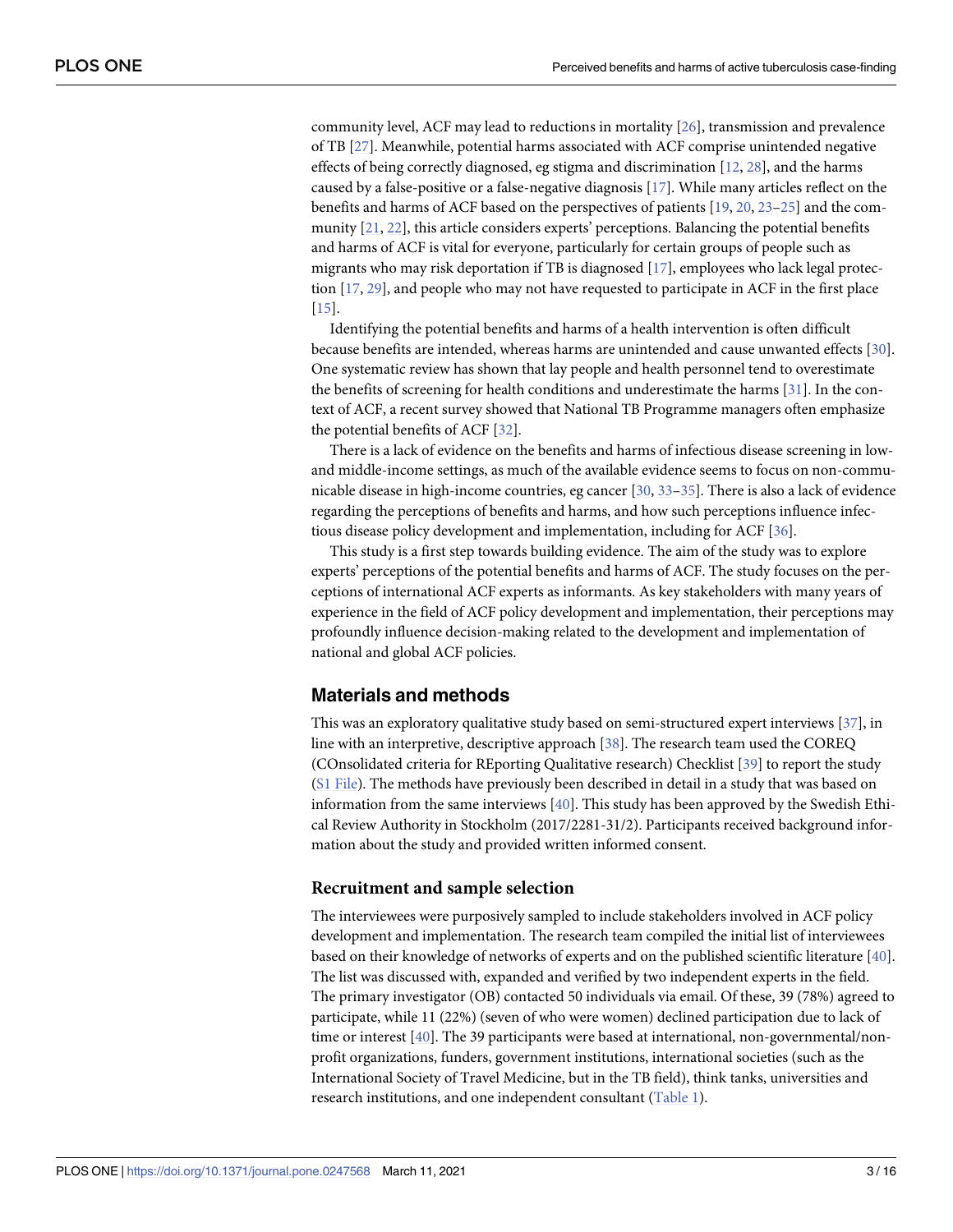|                                                                    | Female (n)   |         | Male(n)      |         | Total (n)    | Total (%) |
|--------------------------------------------------------------------|--------------|---------|--------------|---------|--------------|-----------|
| <b>Interviewees</b>                                                | 7            | 18%     | 32           | 82%     | 39           | 100%      |
| <b>Affiliation</b>                                                 |              |         |              |         |              |           |
| International organization                                         | 2            | 5.1%    | 14           | 35.9%   | 16           | 41.0%     |
| Non-governmental/non-profit organization                           |              | 2.6%    | 3            | 7.7     | 4            | 10.2%     |
| Funder                                                             | $\mathbf{0}$ | $0.0\%$ | 4            | 10.3%   | 4            | 10.2%     |
| International society                                              |              | 2.6%    | 1            | 2.6%    | $\mathbf{2}$ | 5.1%      |
| Think tank                                                         |              | 2.6%    | $\mathbf{0}$ | $0.0\%$ |              | 2.5%      |
| Research institution                                               |              | 2.6%    | 2            | 5.1%    | 3            | 7.6%      |
| University                                                         |              | 2.6%    | 5            | 12.8%   | 6            | 15.3%     |
| Government institution                                             | $\Omega$     | 0.0%    | 2            | 5.1%    | 2            | 5.1%      |
| Independent consultant                                             | $\mathbf{0}$ | 0.0%    |              | 2.6%    |              | 2.5%      |
| Country income level based on the World Bank's classification [41] |              |         |              |         |              |           |
| Low-income country                                                 |              | 2.6%    | 7            | 17.9%   | 8            | 20.5%     |
| Lower middle-income country                                        |              | 2.6%    | 4            | 10.3%   | 5            | 12.8%     |
| Upper middle-income country                                        |              | 2.6%    | 1            | 2.6%    | 2            | 5.1%      |
| High-income country                                                | 4            | 10.3%   | 20           | 51.3%   | 24           | 61.5%     |

#### <span id="page-3-0"></span>**[Table](#page-2-0) 1. Institutional affiliation, sex and geographical location of interviewees.**

<https://doi.org/10.1371/journal.pone.0247568.t001>

#### **Data collection**

OB collected the data between February and May 2018 through semi-structured interviews via the telephone or face-to-face. Of the eleven face-to-face interviews, eight were conducted during a field visit to Nepal, two during WHO meetings and one at an international organization [\[40\]](#page-14-0).

The first interview was conducted as a pilot, based on which the interview guide was adjusted (S2 [File\)](#page-11-0). The guide contained two sections. The first section comprised questions regarding the experience of the interviewee related to ACF projects and policy processes [[40](#page-14-0)]. The second section included questions related to the personal views, values and preferences of the interviewees regarding ACF. For example, we asked about the perceived benefits and risks of ACF for the individual, the community, the health system and compared to other interventions for early case detection (S2 [File](#page-11-0)). This study covers the questions raised in the second section, while the questions in the first section were analyzed independently and without overlap in a separate study [\[40\]](#page-14-0).

After providing information about the study and obtaining informed written consent, OB conducted the interviews in English. The data collection aimed to ensure that the sample would hold adequate information power to develop new knowledge [\[42\]](#page-14-0). Information power implies that the more information (relevant to the study) a sample holds, the fewer participants would be needed [\[42\]](#page-14-0). As such, given that the sample provided a lot of relevant information and themes were judged by the team to repeat near the end of the interviews, we found the sample to hold high information power. The typical duration of an interview was 30–60 minutes. OB transcribed 10 of the audio-recorded interviews verbatim, while the rest were transcribed by a professional company [[40](#page-14-0)]. We offered all participants the opportunity to view their transcripts for comments or correction, however, only three participants requested to see the transcripts. No comments or corrections were made by those who chose to view the transcripts. The anonymity and confidentiality of the interviewees were ensured by unique assigned number codes and removing all identifiers except the respondent affiliation in the presentation of the results.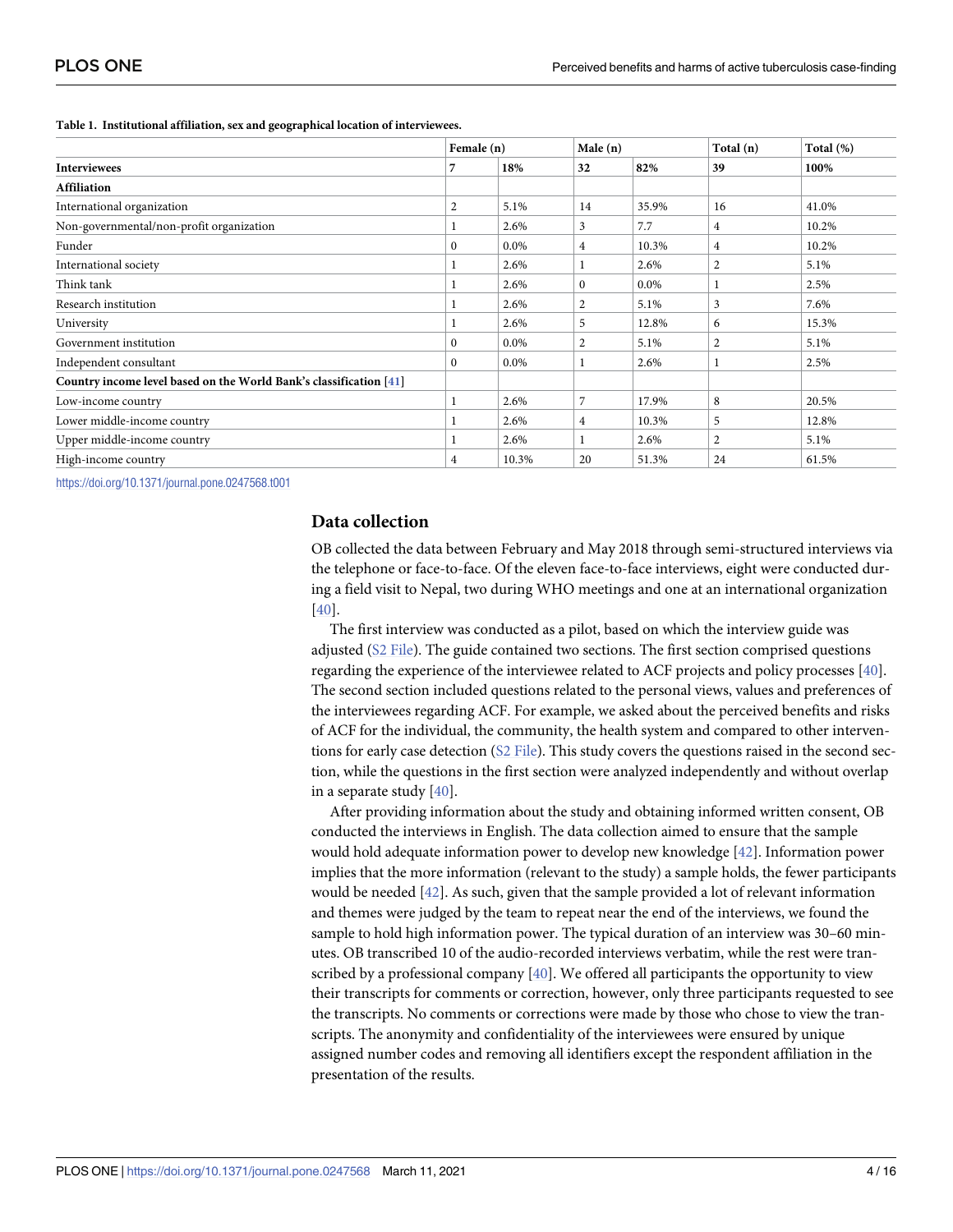| Interviewee                                              | Ouote                                                                                                                                                      | Code      | Category          | <b>Theme</b>                                                                     |
|----------------------------------------------------------|------------------------------------------------------------------------------------------------------------------------------------------------------------|-----------|-------------------|----------------------------------------------------------------------------------|
| Interviewee 6, international<br>organization, low-income | "So, if you diagnose early, you treat early, so there is $\Box$ Reducing costs<br>no other indirect cost, cost of the severe illnesses. So   through early |           | Cost<br>reduction | ACF benefits are often linked to the<br>overall ACF objective of early diagnosis |
| country                                                  | that is also good."                                                                                                                                        | diagnosis |                   | and treatment                                                                    |

#### <span id="page-4-0"></span>**Table 2. Example of the coding process.**

<https://doi.org/10.1371/journal.pone.0247568.t002>

#### **Data analysis**

The data were analyzed using framework analysis as described by Gale et al. [\[43\]](#page-14-0) using *ATLAS*. *ti* (Scientific Software Development GmbH). The data were analysed abductively; identifying themes a priori, while identifying additional themes from the data. RK and OB independently coded all interviews, resolving differences through discussion. RK developed the initial analytical framework, on which OB and SA provided feedback. RK then charted the data into a framework matrix and interpreted the data by writing memos for each of the seven identified categories. She discussed the memos with OB and SA who verified the analysis. From here, two major themes were identified. Lastly, the categories were mapped onto the TB screening pathway [\[30\]](#page-13-0) to illustrate their occurrence at different stages of the pathway. Table 2 provides an example of the coding process.

The preliminary findings were shared at different scientific conferences, providing unique opportunities for validating the findings [[40](#page-14-0)]. For the presentation of preliminary findings at the World Union Conference on Lung Health, personalized invitations were sent to all 39 interviewees. A few interviewees attended and two provided feedback. As such, the presentation of preliminary findings gave an opportunity for member-checking. No direct changes were made based on the validation and member-checking, but these processes helped to reflect on the findings critically. Furthermore, triangulation and constant discussion across different researchers from diverse backgrounds throughout the analysis helped ensure comprehensiveness and a reflexive analysis of the data [\[44\]](#page-14-0). Moreover, great emphasis was put on fair dealing in the presentation of the results to ensure a wide range of interviewees and their viewpoints would be represented [\[44\]](#page-14-0) and quoted.

OB is a doctoral student in public health sciences, focusing on qualitative research and ACF. While OB conducted the interviews, she had an appropriate "distance" to the participants, not knowing any of the participants personally. She also had an equal interest in exploring both the potential benefits and harms of ACF. RK is a nurse with a master's degree in global health and experience in qualitative research. The multidisciplinary research team furthermore consisted of a medical doctor (KL), an epidemiologist (KV), a microbiologist (MC) and a social scientist (SA). KL previously worked at the World Health Organization where he coordinated the development of the systematic screening guidelines. The team's diverse background and experience helped reflect on results from different perceptions. The varied backgrounds and perceptions of ACF were balanced through careful triangulation of views and perspectives.

#### **Results**

We identified two overarching themes in the data: 1) ACF benefits are often linked to the overall ACF objective of early diagnosis and treatment and 2) ACF-related harms are often caused by inappropriate implementation. On the one hand, the categories identified included as benefits: reaching vulnerable populations, reducing patient costs, helping raise awareness for TB among individuals and engaging communities, and reducing TB transmission. On the other hand, increased stigma and discrimination, causing false-positive diagnoses, and triggering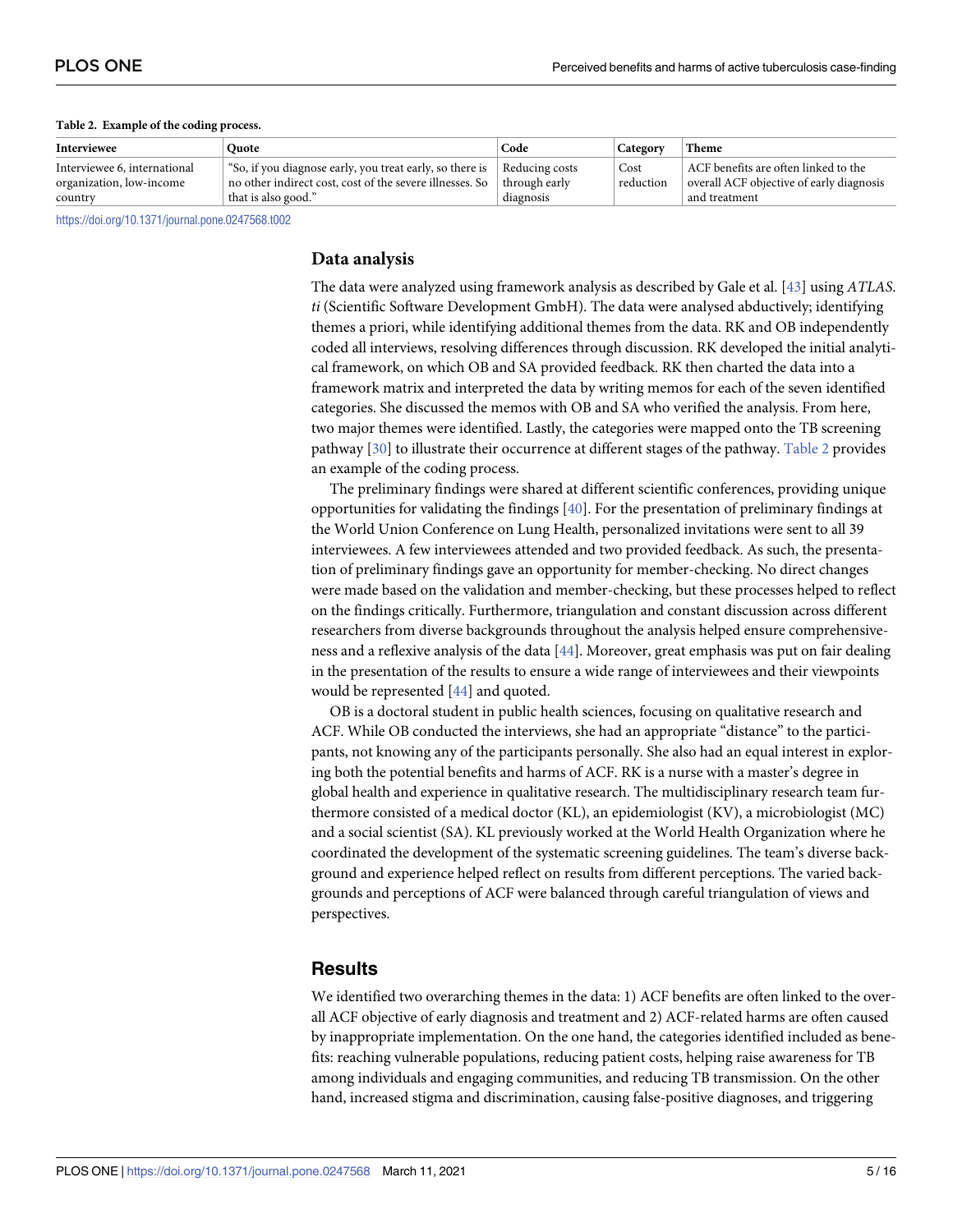

Fig 1. Considering benefits and harms of ACF throughout the screening pathway. This figure shows the seven-step screening pathway (adapted from WHO Europe [\[30\]](#page-13-0)) for active tuberculosis case-finding from the identification of a target population to outcome reporting. The categories on the perceived benefits and harms of ACF are mapped along the pathway.

<https://doi.org/10.1371/journal.pone.0247568.g001>

other unintended consequences were identified as harms. We mapped the categories on the perceived benefits and harms of ACF along the screening pathway, dividing the categories according to benefits and harms (see Fig  $1$ ). We thereby captured the importance of considering the benefits and harms at different stages of ACF to reap the potential benefits and mitigate potential harms.

#### **ACF benefits are linked to the overall ACF objective of early diagnosis and treatment**

The theme on ACF benefits focused strongly on participants' emphasis of finding and treating TB patients early through ACF. 'Early' was perceived as diagnosing someone with TB when the disease is less advanced, the patient is less infectious and the chances to be cured are high. As such, many interviewees described the close link between early diagnosis, treatment and improved treatment outcomes, and many other benefits of ACF, which are described in the following sections. A common stance was that ACF is necessary to complement passive casefinding:

"The benefits will vary from country to country (. . .). What we see with traditional casefinding: either there are long delays with patients accessing TB services and getting put on appropriate treatment, or [they are] missed entirely. (. . .) Passive case-finding is not really reaching as many people as it needs to, soon enough and efficiently enough."–Interviewee 13, non-profit organization, upper middle-income country

According to the interviewees, ACF could reduce TB transmission among individuals and communities screened, eg by finding TB patients early before they infect others.

Contact investigation could help identify a TB patient's household or social contacts with TB and prevent them from transmitting the disease further. Yet, the interviewees also emphasized that the reduction of transmission could be theoretical, hinting at the lack of evidence to back up these claims.

The interviewees, especially those based in low-income and lower middle-income countries, described how access to healthcare was limited in certain areas, such as in urban slums or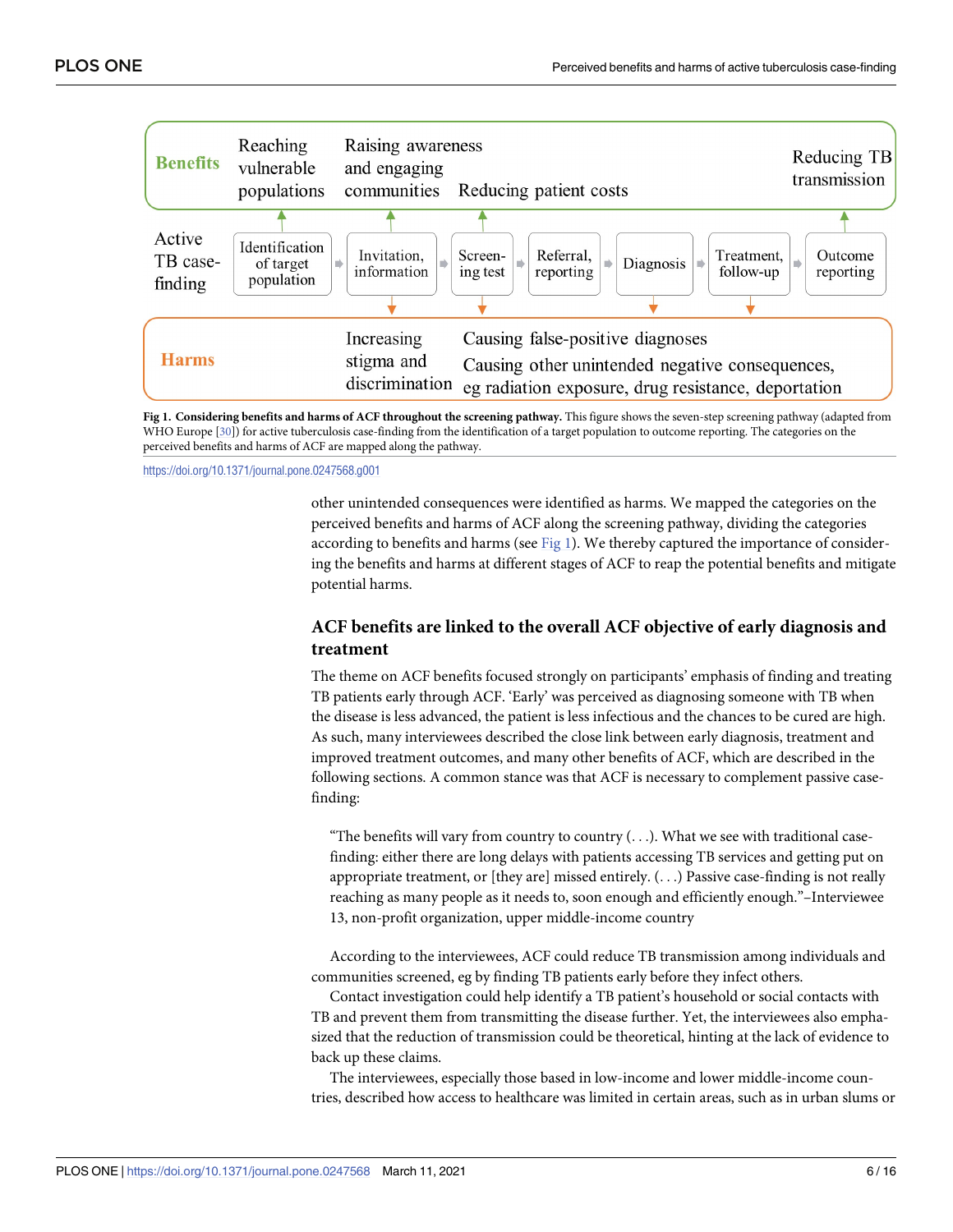remote villages, eg due to lack of infrastructure or high transportation costs. The benefit of ACF was closely linked to providing services effectively to vulnerable participants. Interviewees underscored the notion that ACF could help reach vulnerable populations by overcoming access barriers to diagnostic services, eg by making free services available within communities to accommodate the needs of those people who may not be able attend screening otherwise.

"Walking for half an hour, two hours to have a check-up is not satisfactory. It's not desirable. It's not acceptable by the clients, you know? So, in the form of ACF going out to the community has many benefits."–Interviewee, 3, government institution, low-income country

Furthermore, the benefits of ACF were seen to link with a potentially high yield of TB cases, if ACF was targeted at groups with a high risk for TB, such as people living in congregate settings or among immunocompromised individuals. One participant explained that:"A small proportion of patients may never come to the facility. That's when you need to design a way to reach them, and ACF is a way to reach them" (interviewee 30, funder, high-income country). Another interviewee mentioned inconvenient opening hours of health facilities as a major argument for doing ACF:

"People are not willing to come to the health facilities  $(\ldots)$ . They are the laborers, they are the drivers, like this type of profession, and they are very busy. They totally deny coming to our health facilities because they have to work. Otherwise, they cannot run their family. That's one of the major issues. So, we have to launch these types of activities which are friendly to that target group."–Interviewee 5, government institution, low-income country

Patient costs also emerged as an important consideration when doing ACF. The interviewees had similar opinions regarding the potential of ACF to reduce patient costs by facilitating early diagnosis and treatment. Costs included transportation fees that individuals would pay to visit health facilities, charges for consultations, tests and treatments, potentially related to multiple health care visits prior to the correct diagnosis being obtained, as well as indirect costs due to income loss.

An important category that linked with finding patients early was raising awareness of TB while performing ACF. The interviewees emphasized that ACF could help raise awareness about TB and engage communities.

"I have seen that with ACF you'll raise awareness. You sensitize the community, which will be beneficial in the long run."–Interviewee 6, international organization, low-income country

Respondents described how awareness-raising could help people recognize TB symptoms, understand the mode of transmission, understand that the disease is curable and create a demand for TB care and healthcare overall. Awareness-raising was also potentially linked to early diagnosis, as symptoms were quickly recognized. The involvement of community health workers in ACF could furthermore support awareness-raising and engagement.

"An advantage that I see (. . .) if you put in place an ACF programme: it generates a kind of buzz around the issue. So it's also a way of advocating for the disease and making it more known and we really need that for TB because especially in our countries people  $(\ldots)$  think it doesn't exist anymore."–Interviewee 17, international organization, high-income country

In terms of barriers for awareness-raising and community engagement, one participant affiliated with a government institution in a low-income country mentioned that communities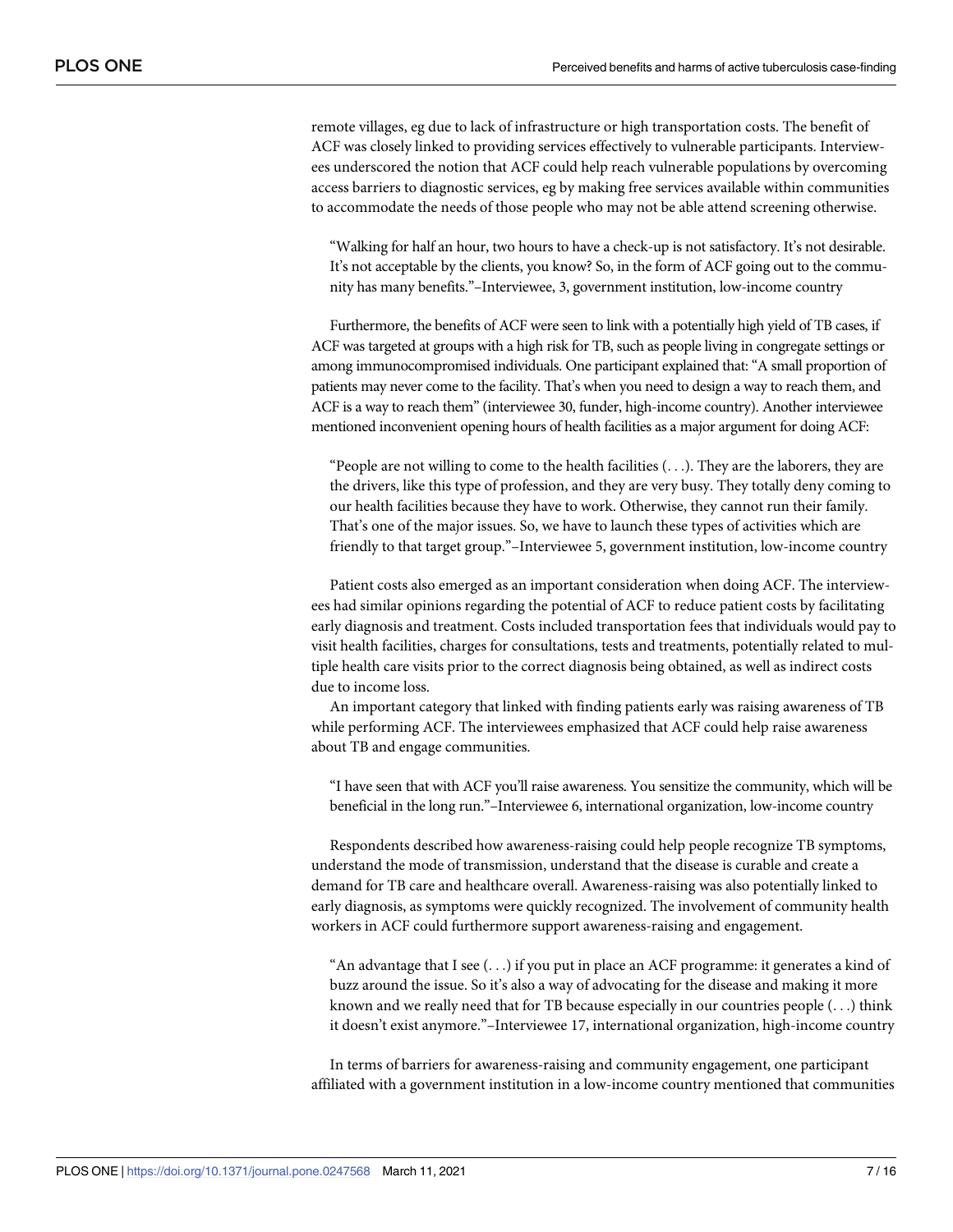may lack trust in the government and government-supported initiatives. Another participant working for an international organization in a lower middle-income country thought that health workers' high workloads may prevent them from spending additional time on awareness-raising when doing ACF.

#### **ACF-related harms are often caused by inappropriate implementation**

The interviewees described how ACF-related harms were often caused by inappropriate implementation, which is not to say that well-implemented ACF would automatically neutralize all possible harms. For example, ACF may be "set up as a parallel system, which ultimately drives newly diagnosed people into the failing system" (interviewee 24, international organization, high-income country). A failing health system could be one with insufficient diagnostic and treatment capacity, interviewees explained. ACF may also not be sustainable in the long term given the higher resource requirements for ACF compared to passive case-finding, leaving "the whole government almost paralyzed to take it [ACF] on", eg once external funding ceases (interviewee 2, international organization, low-income country). Beyond funding, the interviewees also highlighted the potential for ACF to overburden a health system and divert resources away from other health services.

Inappropriate implementation could also cause unintended harm, in terms of increasing stigma and discrimination if people's confidentiality and privacy were not safeguarded. Conducting TB screening in public spaces, workplaces or people's homes, visible to community members, co-workers, neighbors and families may stigmatize TB patients. The stigma can be in relation to TB itself, but also due to other negative associations with the disease, such as HIV infection or poverty. The lack of confidentiality and privacy in ACF was thought "to exacerbate the existing prejudice against patients with TB" (interviewee 32, university, high-income country).

"In many communities, people wonder: 'What are the doctors or nurses doing in that house? Something is wrong.' So, there's that kind of stigma, just a blowing off people's right to keep their health problems confidential."–Interviewee 1, university, high-income country

Interviewees explained how the fear of stigma and discrimination became apparent as TB patients refused to share their address for contact-tracing, as they were afraid that future visits from health workers may disclose their TB status. Moreover, the interviewees felt that this fear could prevent patients from seeking healthcare. Patients might not collect their TB medications at all, or they may prefer to travel longer distances to attend another clinic, hoping to remain anonymous. Furthermore, interviewees stressed the importance of considering stigma when implementing ACF, eg:

"People in the community squeeze their face when we talk about TB still. [This] means there's stigma. So, that may affect individuals badly. This should be very carefully managed. You see? That's their right."–Interviewee 8, non-governmental/non-profit organization, low-income country

Yet, one interviewee stressed that stigmatization and de-stigmatization attributed to ACF are two sides of the same coin:

"You could start getting in the argument about the stigma associated with the disease, but I could immediately flip that around and say: 'Well, one way to destigmatize it is to make it a lot more normal to expect the TB truck to be in your community and available to people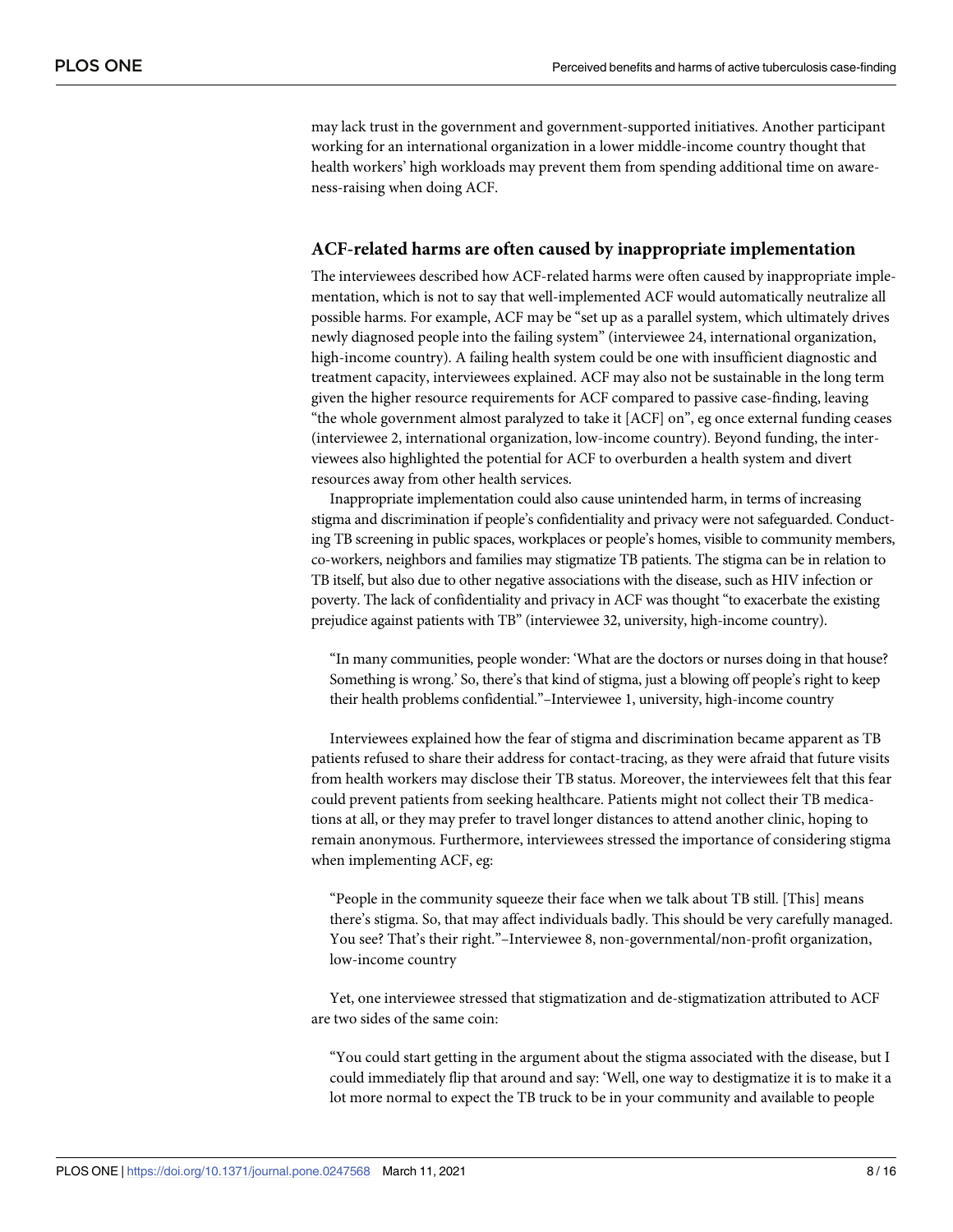who want to be screened', and do away with the concept that this [TB] only happens to poor people."–Interviewee 21, university, high-income country

Interviewees, mostly from high-income settings, underlined that ACF may lead to falsepositive diagnoses of TB, especially when screening in low-incidence and low-risk populations where ACF may cause "more harm than good" (interviewee 24, international organization, high-income country). A false-positive diagnosis was said to lead to unnecessary treatment and related side effects, costs and stigma. The interviewees described that false-positive diagnoses and related harm may occur especially in settings with suboptimal diagnostic tools:

"You knock on someone's door or you bother them while they are out in the street; then the ethical bar is significantly higher. You need to actually provide some benefit to someone and that's where screening someone, a healthy person minding their own business, is a much more ethically and technically challenging thing because you need to make sure you are not harming people by giving them false information. But, of course, a screening test is really imperfect; usually it has suboptimal sensitivity and suboptimal specificity. (. . .) The reason why I use them is they are cheap. So, it [ACF] is quite a morally fraught activity."– Interviewee 24, international organization, high-income country

Finally, interviewees mentioned potential harm for patients due to other unintended negative consequences of ACF, such as those caused by inappropriate radiation protection during X-ray screening. Moreover, interviewees described that ACF often identified asymptomatic patients who may not believe their TB diagnosis, and subsequently have limited treatment compliance and risk developing drug resistance. In the context of migrant screening, ACF may lead to deportation of migrants once confirmed to have TB, interviewees warned. Unintended consequences may also occur when ACF is conducted in a "failing system", as mentioned above. For instance, a TB patient may be identified through ACF, but the provision of TB treatment may not be ensured or may be related to direct or indirect costs for the patient. ACF may be a "double-edged sword", if poorly implemented:

"It [ACF] has two sides: If it is well designed, it can increase your case detection (. . .), reduce delays and it can reduce probably disease burden and patient cost. But if it is  $(\ldots)$ poorly implemented, it can cause a lot of problems (. . .). So, it's a double-edged sword–this is a lesson learned."–Interviewee 11, international organization, high-income country

#### **Discussion**

Our qualitative study exploring experts' views on the potential benefits and harms of ACF for presumptive TB patients and communities revealed the importance of considering the benefits and harms of ACF throughout the screening pathway to capitalize on them. On the one hand, the perceived benefits of ACF included reaching vulnerable populations, reducing patient costs, helping raise awareness for TB among individuals and engaging communities, as well as reducing TB transmission. On the other hand, the perceived harms of ACF comprised increasing stigma and discrimination, causing false-positive diagnoses, as well as triggering other unintended negative consequences. Overall, most of the benefits of ACF were tied to its objective of finding and treating persons with TB early (theme 1), while most of the perceived harms were said to be caused by inappropriate implementation of ACF (theme 2).

Many of the perceived benefits and harms of ACF are in line with the available evidence in the field, but this study also shed light on potential benefits and harms which are not yet well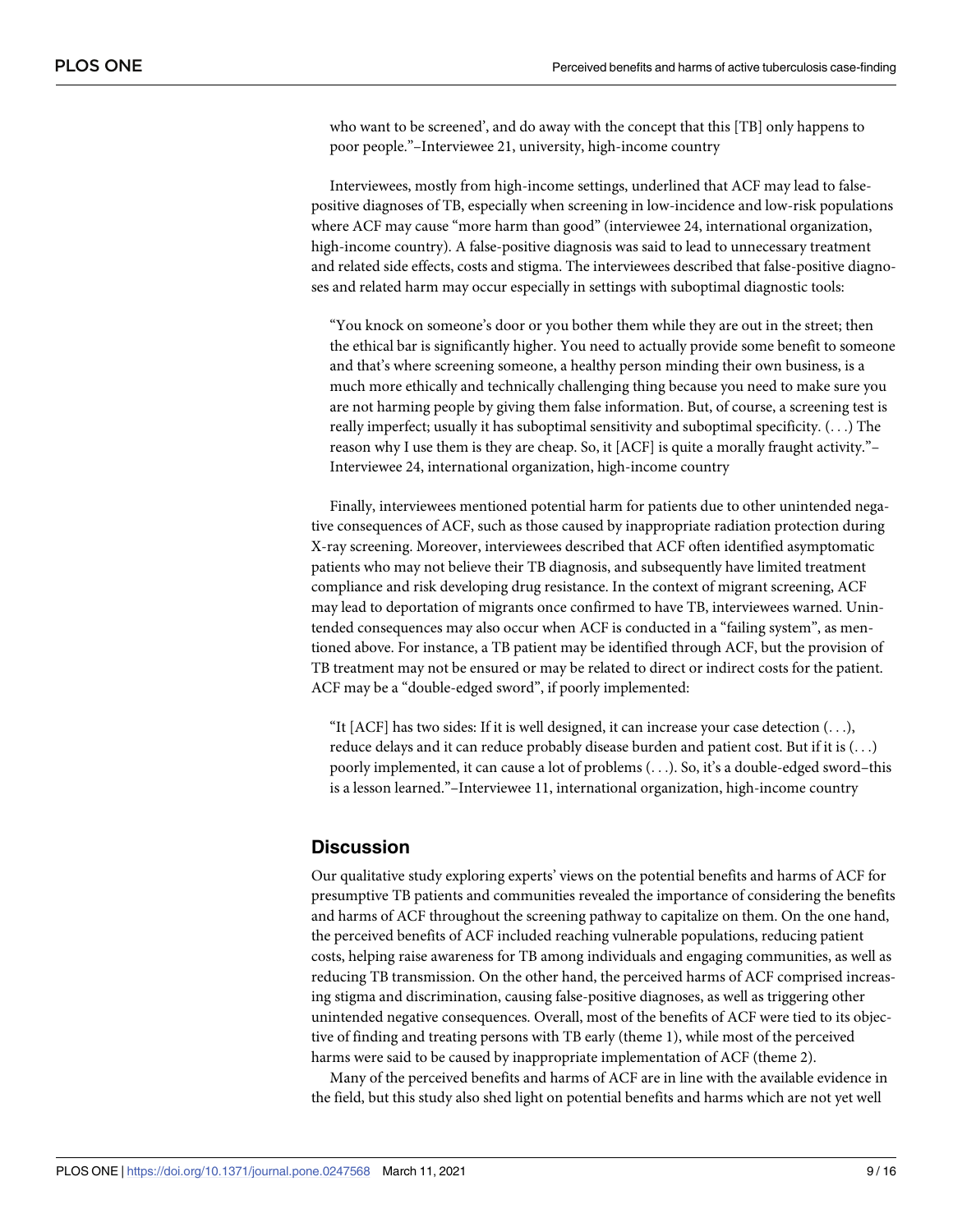<span id="page-9-0"></span>documented in the literature. First, the perceived benefit that ACF reaches vulnerable populations may be reflected in studies that show reduced delays in seeking healthcare [\[12,](#page-12-0) [13,](#page-12-0) [19\]](#page-13-0), improved TB case detection [[20–22\]](#page-13-0) and increased TB case notifications [\[19,](#page-13-0) [45–47](#page-14-0)]. Second, recent studies have shown that ACF reduces patient costs [[19](#page-13-0), [23–25\]](#page-13-0), which matches with expert perceptions and seems particularly important given that between 19% and 83% of TB patient face catastrophic costs when accessing TB care, which means that they spend 20% or more of their annual household income on TB care [\[1\]](#page-12-0). Project Axshya in India systematically assessed the impact of ACF and advocacy, communication and social mobilisation at the individual and community levels when compared to passive case-finding. The study found improved case notification rates, reduced diagnostic delay, and reduced patient costs [[19](#page-13-0)]. Third, the perceived benefit of ACF in reducing TB transmission is supported by modelling studies [\[48–51](#page-14-0)] and two recently published cluster randomized controlled trials [[26](#page-13-0), [27](#page-13-0)]. One trial showed an increase of case detection as a result of inviting household contacts to attend a clinic for symptom screening, physical examination and chest radiography, and found reductions in all-cause mortality [[26](#page-13-0)]. The other trial evaluated the effectiveness of community-wide screening compared to passive case-finding and demonstrated reduced prevalence of TB [[27](#page-13-0)]. Finally, the perceived harm of increasing stigma and discrimination has also been discussed in the literature [[12](#page-12-0), [28](#page-13-0)]. Although, empirical evidence remains weak, potentially because it may be difficult to attribute increased or decreased stigma and discrimination to a single intervention. In addition to these topics already highlighted in the literature, the interviewees noted potential benefits and harms which have a limited evidence base, such as that ACF can help raise awareness of TB among individuals and engage communities, and that false-positive diagnoses and other unintended negative consequences due to ACF cause harm.

The concerns about the benefits and harms of ACF for TB appear to be similar to those related to screening for other health conditions [\[33,](#page-13-0) [52–56\]](#page-14-0). However, the harms that have been described in other screening initiatives may be more closely related to the use of a certain diagnostic tool and related health outcomes, while our study showed that the perceived harms of ACF occur throughout the screening pathway. The perceived benefits of ACF that have been observed in other types of screening include awareness-raising, which, in the context of cervical cancer, include increased participation in screening [\[52\]](#page-14-0) and, in the context of leprosy, a shortened the delay between the onset of disease and diagnosis [[31](#page-13-0)]. Moreover, reduced transmission has been described as a potential benefit of malaria screening [\[54\]](#page-14-0). The perceived harms have also been described in screening studies for other health conditions, eg false-positive diagnoses and related psychological consequences have been well-documented in the context of cancer screening [[30](#page-13-0), [33](#page-13-0), [57](#page-15-0)], and medical complications which have been described in atrial fibrillation screening where people had a false-positive result [[55](#page-14-0)]. Moreover, a systematic review documented poor linkages to care for patients screened positive for non-communicable diseases in sub-Saharan Africa [[56](#page-14-0)]. Apart from the similarities mentioned, screening may also have opposite effects, eg decreasing inequities by reaching vulnerable populations was a perceived benefit of ACF, while the literature on cancer screening has described that screening may increase inequities because people from higher socio-economic groups are more likely to participate in screening than those with a low socio-economic status [[58–60\]](#page-15-0).

This study identified *what* the perceived benefits and harms of ACF are and *when* they may appear along the screening pathway, leading to considerations about *how* to balance the benefits and harms in a specific context. Interviewees from different contexts had a variety of perspectives on the potential benefits and harms of ACF. For instance, it seemed that most interviewees who raised concerns about false-positive diagnoses were based in high-income countries, whereas concerns about the ability to link TB patients to treatment and care was mainly voiced by interviewees based in low- and middle-income countries. Such contextual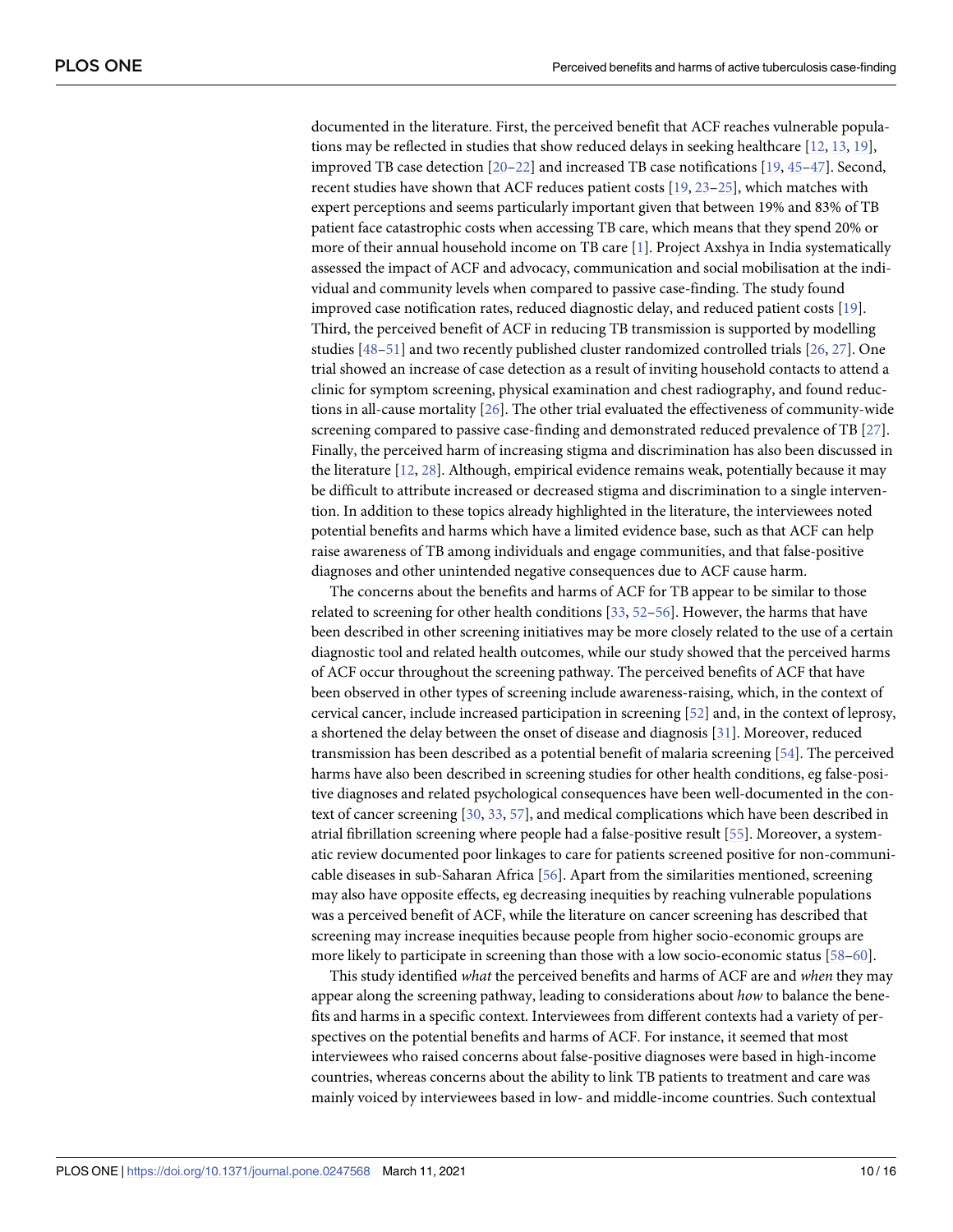<span id="page-10-0"></span>considerations may help ensure that ACF is well-designed and implemented. The interviewees expressed support for ACF, if the design and implementation is appropriate to minimise harm, while maximising the benefits. This is aligned to a utilitarian perspective, where the implementation of a screening programme would be justified if its benefits outweigh its harms at a reasonable cost [\[60\]](#page-15-0). However, it may be challenging to quantify certain factors (eg increased stigma) and draw direct comparisons between the benefits and harms (eg reduced transmission versus false-positive results). Evaluating the potential benefits and harms of ACF may be even more challenging in low- and middle-income settings, as many do not have established processes for the development of screening policies in place [\[61\]](#page-15-0).

Overall, our findings suggest that benefits and harms of ACF must be considered throughout the screening pathway. This is, at its core, about the ethical conduct of ACF. Conducting ACF ethically means that there is a system to ensure that TB patients are linked to treatment and care to avoid unintended negative consequences of ACF, as interviewees described. This finding echoes the statement in 1968 by Wilson and Jungner [[16](#page-13-0)] that the ability to treat the condition adequately when discovered is *"perhaps the most important"* of all screening criteria. Special attention should therefore be paid to that criterion, given that the availability of the most accurate (and often most expensive) screening and diagnostic tests as well as treatment varies greatly across different settings [[15](#page-12-0)]. Furthermore, part and parcel of the ethical conduct of ACF are confidentiality, privacy and informed consent. The necessity of informed consent has been signaled by WHO [[11](#page-12-0)], while it is also important to consider that informed consent does not remove responsibility for any harm caused through screening  $[62]$ . The understanding and promotion of informed consent may be facilitated by training health workers in communicating the potential benefits and harms of screening [[30](#page-13-0)]. Marmot and colleagues [[35](#page-13-0)] state, and it corresponds with the findings of this study, that *"clear communication of these* harms and benefits  $(\ldots)$  is of utmost importance and goes to the heart of how a modern health *system should function*.*"*

#### **Future research**

This study identified a range of perceived potential benefits and harms of ACF, some of which have not been studied in detail. Research is needed to understand how perceptions on benefits and harms influence ACF policy development and implementation, how these perceptions differ between settings, and to better quantify the benefits and harms of ACF. This quantification will require a standardization of measurements of the benefits and harms, which could complement existing frameworks for balancing the benefits, harms, costs, values and preferences, such as the Evidence to Decision frameworks [\[63](#page-15-0)], to support decision-makers. In addition, high quality evidence is needed on the benefits and harms of ACF for the health system, including the cost of screening and alternative costs, eg of possible de-prioritization of passive case-finding or overall health system strengthening. Research should also explore the perspectives of health care workers and TB patients, particularly in low- and middle-income countries, and evaluate whether or how ACF contributes to raising awareness about TB and decreasing TB-related stigma.

#### **Strengths and limitations**

This study involved a large number and diverse range of experts, key stakeholders in ACF policy development and implementation. Collectively, the interviewees have had many years of experience in the field of ACF, which, together with the member-checking carried out with selected interviewees, increase the study's trustworthiness, including its confirmability and transferability [\[64\]](#page-15-0). However, the transferability of the findings of this study may still be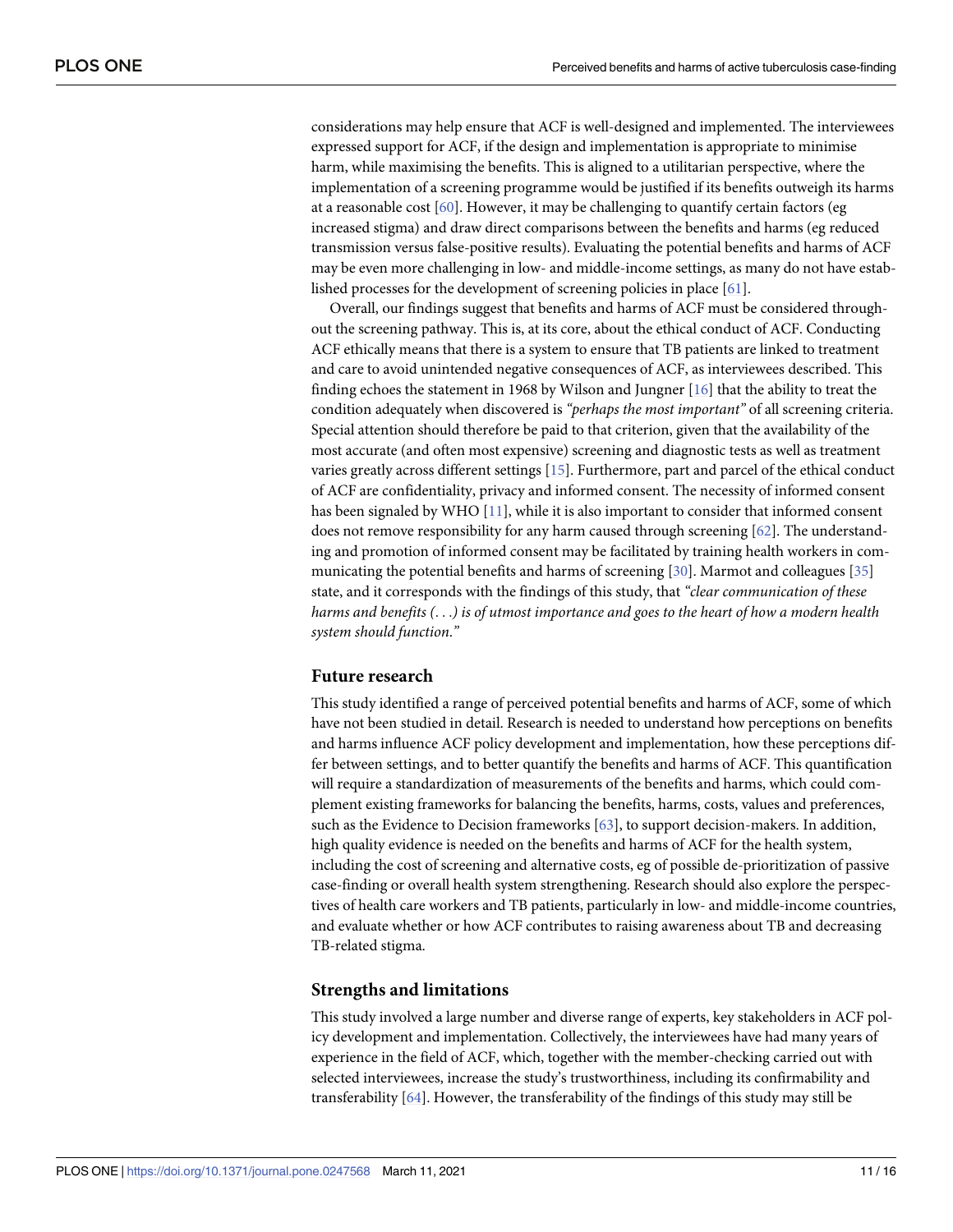<span id="page-11-0"></span>limited given that only a minority of the interviewees were from low- and middle-income countries (38% of the interviewees) [\[40\]](#page-14-0). Nevertheless, all had working experience in low-and middle-income countries. Seven of the interviews with experts from low- and middle-income countries were conducted with experts from Nepal. Though all of them have different affiliations, their perspectives may be overrepresented. The results may furthermore be limited as an even smaller minority were women (18% of the interviewees) [[40](#page-14-0)]. The gender bias reflects the lack of gender parity in leadership positions in the field of global health [\[65\]](#page-15-0). At the time of the data collection in 2018, there may have been a lack of equal representation in terms of gender and country income level in high-level committees and working groups, and some of these committees informed our sampling base. Recognizing this lack of balance in recruitment, we paid careful attention to patterns in the findings in terms of country income level or gender and highlighted the affiliations of interviewees quoted. We did not find systematic differences in perceptions according to country classification or gender. Where differences were noted we included these in the results.

#### **Conclusion**

This study provides new insights into the perceived benefits and harms of ACF for presumptive TB patients and communities from the perspectives of experts in the field. Most of the perceived benefits of ACF could be linked to its objective of finding and treating persons with TB early, while ACF was also perceived as a '*double-edged sword'* and could cause harms if inappropriately designed and implemented. The analysis underlined the importance of considering the benefits and harms of ACF throughout the screening pathway and the need for a deeper understanding of the actual benefits and harms of ACF. We hope this study will stimulate further research, debate and analysis of the benefits and harms of ACF, building a basis upon which better policies and practices can be built.

#### **Supporting information**

**S1 [File.](http://www.plosone.org/article/fetchSingleRepresentation.action?uri=info:doi/10.1371/journal.pone.0247568.s001) COREQ checklist.** (PDF)

**S2 [File.](http://www.plosone.org/article/fetchSingleRepresentation.action?uri=info:doi/10.1371/journal.pone.0247568.s002) Interview guide.** (DOCX)

#### **Acknowledgments**

First and foremost, the authors thank the interviewees who generously shared their time to participate in the study. The authors also thank Anna Borgström, writing instructor at Karolinska Institutet University Library, for her valuable feedback in writing this manuscript.

## **Author Contributions**

**Conceptualization:** Olivia Biermann, Knut Lönnroth, Kerri Viney, Maxine Caws.

**Data curation:** Olivia Biermann, Salla Atkins.

Formal analysis: Olivia Biermann, Raina Klüppelberg, Salla Atkins.

**Funding acquisition:** Maxine Caws.

**Investigation:** Olivia Biermann, Raina Klüppelberg, Salla Atkins.

**Methodology:** Olivia Biermann, Kerri Viney.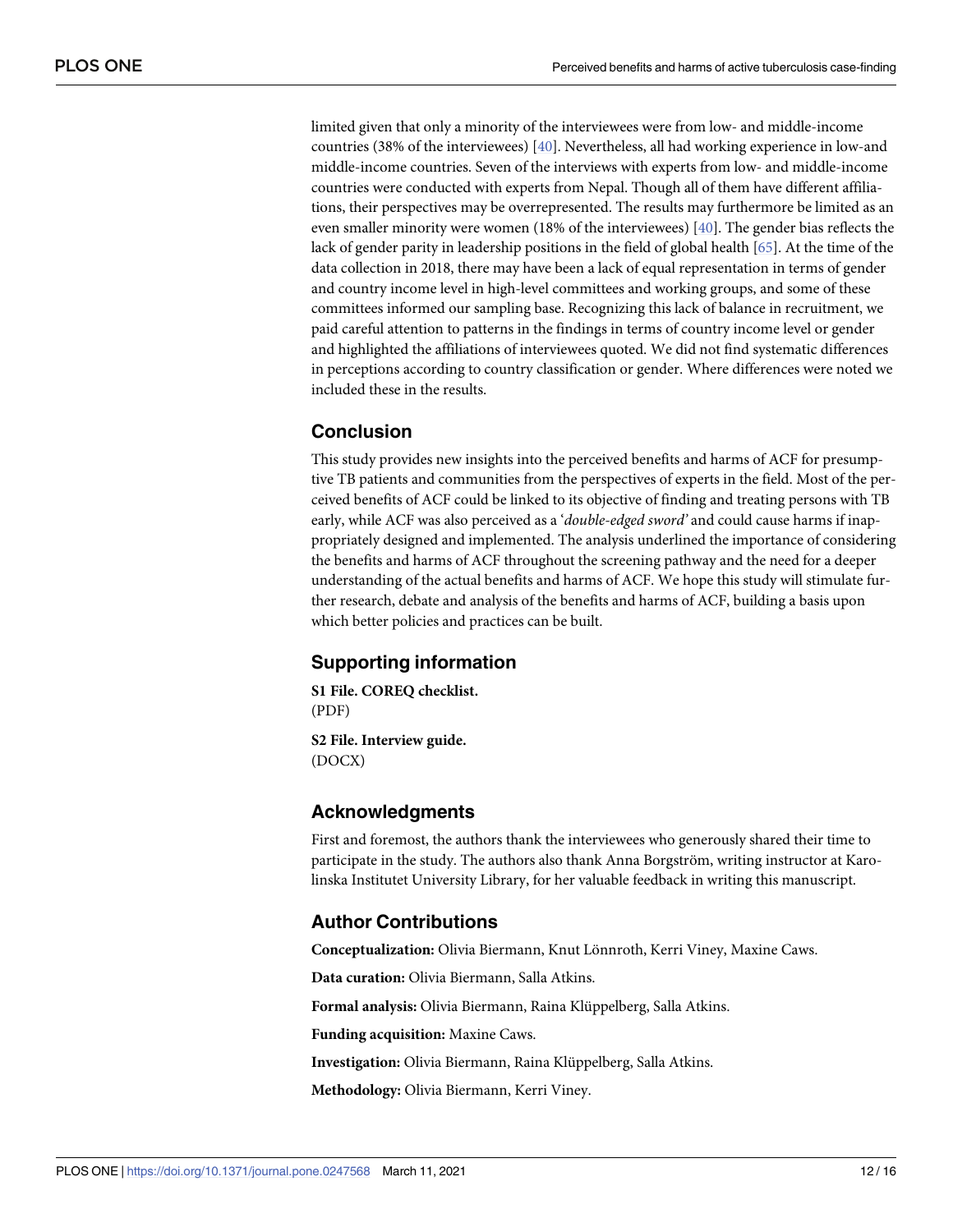<span id="page-12-0"></span>**Project administration:** Olivia Biermann.

**Resources:** Knut Lönnroth.

**Software:** Olivia Biermann, Raina Klüppelberg.

Supervision: Knut Lönnroth, Kerri Viney, Maxine Caws, Salla Atkins.

Validation: Olivia Biermann, Raina Klüppelberg, Knut Lönnroth, Kerri Viney, Salla Atkins.

**Visualization:** Olivia Biermann, Raina Klüppelberg.

**Writing** – **original draft:** Olivia Biermann, Raina Klüppelberg.

**Writing – review & editing:** Olivia Biermann, Knut Lönnroth, Kerri Viney, Maxine Caws, Salla Atkins.

#### **References**

- **[1](#page-1-0).** WHO. Global TB Report 2020. Geneva: World Health Organization; 2020.
- **[2](#page-1-0).** WHO. An expanded DOTS framework for effective tuberculosis control. Geneva: World Health Organization, 2002.
- **[3](#page-1-0).** Ho J, Fox GJ, Marais BJ. Passive case finding for tuberculosis is not enough. Int J Mycobacteriol. 2016;374–378. <https://doi.org/10.1016/j.ijmyco.2016.09.023> PMID: [27931676](http://www.ncbi.nlm.nih.gov/pubmed/27931676)
- **[4](#page-1-0).** Getahun H, Kittikraisak W, Heilig CM, Corbett EL, Ayles H, Cain KP, et al. Development of a standardized screening rule for tuberculosis in people living with HIV in resource-constrained settings: individual participant data meta-analysis of observational studies. PLoS Med. 2011; 8:e1000391. [https://doi.org/](https://doi.org/10.1371/journal.pmed.1000391) [10.1371/journal.pmed.1000391](https://doi.org/10.1371/journal.pmed.1000391) PMID: [21267059](http://www.ncbi.nlm.nih.gov/pubmed/21267059)
- **5.** Morrison J, Pai M, Hopewell P C. Tuberculosis and latent tuberculosis infection in close contacts of people with pulmonary tuberculosis in low-income and middle-income countries: a systematic review and meta-analysis. Lancet Infect Dis. 2008; 8:359–368. [https://doi.org/10.1016/S1473-3099\(08\)70071-9](https://doi.org/10.1016/S1473-3099%2808%2970071-9) PMID: [18450516](http://www.ncbi.nlm.nih.gov/pubmed/18450516)
- **6.** Fox GJ, Barry SE, Britton WJ, Marks G. Contact investigation for tuberculosis: a systematic review and meta-analysis. Eur Respir J. 2013; 41(1):140–56. <https://doi.org/10.1183/09031936.00070812> PMID: [22936710](http://www.ncbi.nlm.nih.gov/pubmed/22936710)
- **7.** Baussano I, Williams BG, Nunn P, Beggiato M, Fedeli U, Scano F. Tuberculosis incidence in prisons: a systematic review. PLoS Med. 2010; 7:e1000381. <https://doi.org/10.1371/journal.pmed.1000381> PMID: [21203587](http://www.ncbi.nlm.nih.gov/pubmed/21203587)
- **[8](#page-1-0).** Beijer U, Wolf A, Fazel S. Prevalence of tuberculosis, hepatitis C virus, and HIV in homeless people: a systematic review and meta-analysis. Lancet Infect Dis. 2012; 12:859–870. [https://doi.org/10.1016/](https://doi.org/10.1016/S1473-3099%2812%2970177-9) [S1473-3099\(12\)70177-9](https://doi.org/10.1016/S1473-3099%2812%2970177-9) PMID: [22914343](http://www.ncbi.nlm.nih.gov/pubmed/22914343)
- **[9](#page-1-0).** Hoa NB, Sy DN, Nhung NV, Tiemersma EW, Borgdorff MW, Cobelens FGJ. A national survey of tuberculosis prevalence in Vietnam. Bull World Health Organ. 2010; 88:273–280. [https://doi.org/10.2471/](https://doi.org/10.2471/BLT.09.067801) [BLT.09.067801](https://doi.org/10.2471/BLT.09.067801) PMID: [20431791](http://www.ncbi.nlm.nih.gov/pubmed/20431791)
- **[10](#page-1-0).** Ayles H, Schaap A, Nota A, Sismanidis C, Tembwe R, De Haaset P, et al. Prevalence of tuberculosis, HIV and respiratory symptoms in two Zambian communities: implications for tuberculosis control in the era of HIV. PLoS ONE. 2009; 4:e5602. <https://doi.org/10.1371/journal.pone.0005602> PMID: [19440346](http://www.ncbi.nlm.nih.gov/pubmed/19440346)
- **[11](#page-1-0).** WHO. Systematic screening for active tuberculosis: principles and recommendations. Geneva: World Health Organization; 2013.
- **[12](#page-1-0).** Kranzer K, Afnan-Holmes H, Tomlin K, Golub JE, Shapiro AE, Schaap A, et al. The benefits to communities and individuals of screening for active tuberculosis disease: a systematic review. Int J Tuberc Lung Dis. 2013; 17:432–46. <https://doi.org/10.5588/ijtld.12.0743> PMID: [23485377](http://www.ncbi.nlm.nih.gov/pubmed/23485377)
- **[13](#page-1-0).** WHO. The End TB Strategy. Global strategy and targets for tuberculosis prevention, care and control after 2015. Geneva: World Health Organization; 2015a.
- **[14](#page-1-0).** UN. Transforming our world: The 2030 agenda for sustainable development. USA, New York: United Nations; 2015.
- **[15](#page-1-0).** Lönnroth K, Corbett E, Golub J, Godfrey-Faussett P, Uplekar M, Weil D, et al. Systematic screening for active tuberculosis: rationale, definitions and key considerations. Int J Tuberc Lung Dis. 2013; 17 (3):289–298. <https://doi.org/10.5588/ijtld.12.0797> PMID: [23407219](http://www.ncbi.nlm.nih.gov/pubmed/23407219)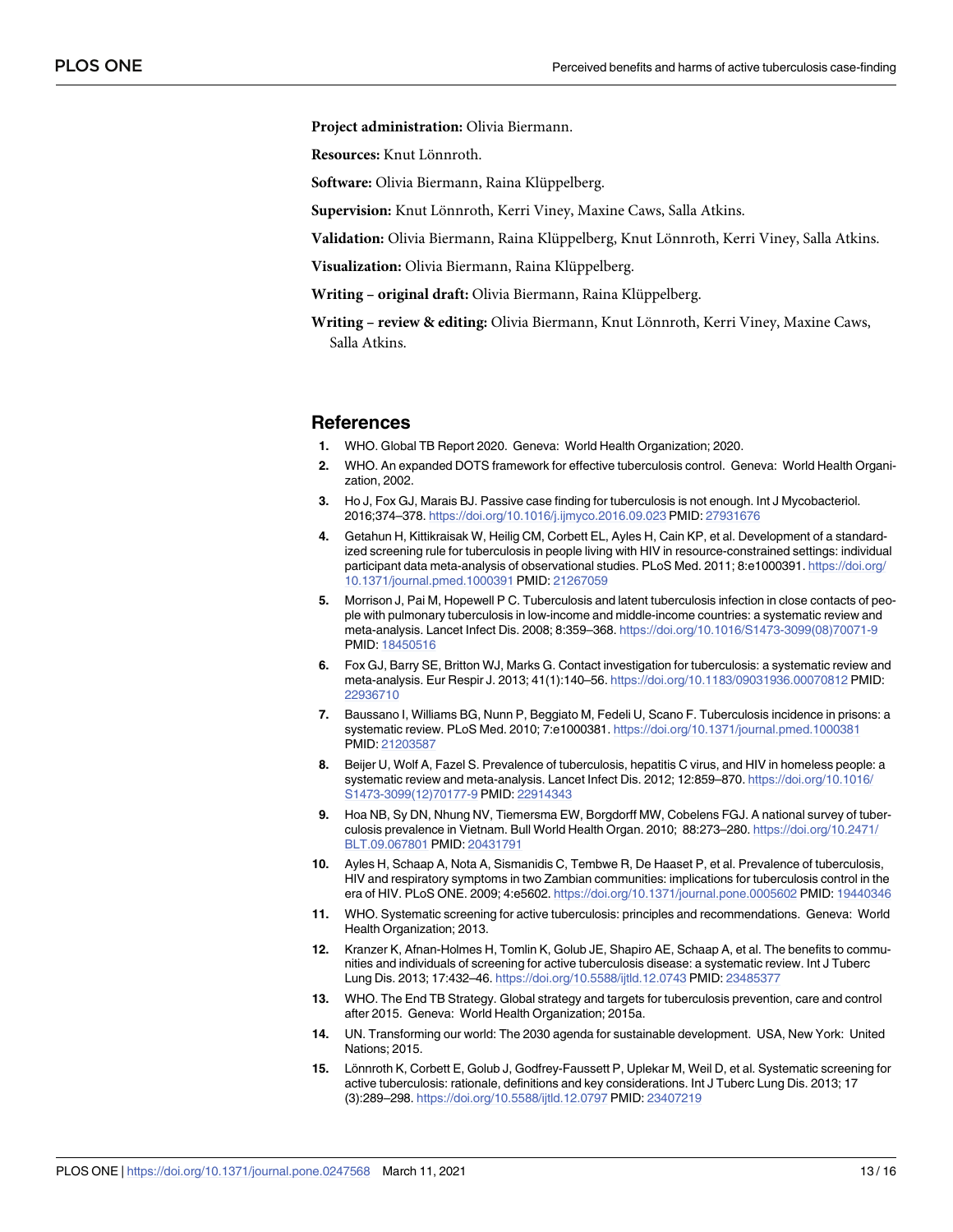- <span id="page-13-0"></span>**[16](#page-1-0).** Wilson JMG, Jungner G. Principles and practice of screening for disease. Geneva: World Health Organization; 1968.
- **[17](#page-1-0).** WHO. Systematic screening for active tuberculosis: an operational guide. Geneva: World Health Organization; 2015.
- **[18](#page-1-0).** WHO. Rapid communication on systematic screening for tuberculosis. Geneva: World Health Organization; 2020.
- **[19](#page-1-0).** Shewade H D, Gupta V, Satyanarayana S, Pandey P, Bajpai UN, Tripathy JP, et al. Patient characteristics, health seeking and delays among new sputum smear positive TB patients identified through active case finding when compared to passive case finding in India. PLoS One. 2019; 14:e0213345. [https://](https://doi.org/10.1371/journal.pone.0213345) [doi.org/10.1371/journal.pone.0213345](https://doi.org/10.1371/journal.pone.0213345) PMID: [30865730](http://www.ncbi.nlm.nih.gov/pubmed/30865730)
- **[20](#page-1-0).** Corbett EL, Bandason T, Duong T, Dauya E, Makamure B, Churchyard GJ, et al. Comparison of two active case-finding strategies for community-based diagnosis of symptomatic smear-positive tuberculosis and control of infectious tuberculosis in Harare, Zimbabwe (DETECTB): a cluster-randomised trial. Lancet. 2010; 376:1244–53. [https://doi.org/10.1016/S0140-6736\(10\)61425-0](https://doi.org/10.1016/S0140-6736%2810%2961425-0) PMID: [20923715](http://www.ncbi.nlm.nih.gov/pubmed/20923715)
- **[21](#page-2-0).** Eang M, Satha P, Yadav R, Morishita F, Nishikiori N, van-Maaren P, et al. Early detection of tuberculosis through community-based active case finding in Cambodia. BMC Public Health. 2012; 12:469. <https://doi.org/10.1186/1471-2458-12-469> PMID: [22720878](http://www.ncbi.nlm.nih.gov/pubmed/22720878)
- **[22](#page-1-0).** Miller AC, Golub JE, Cavalcante SC, Durovni B, Moulton LH, Fonseca Z, et al. Controlled trial of active tuberculosis case finding in a Brazilian favela. Int J Tuberc Lung Dis. 2010; 14:720–726. PMID: [20487610](http://www.ncbi.nlm.nih.gov/pubmed/20487610)
- **[23](#page-1-0).** Gurung SC, Dixit K, Rai B, Caws M, Paudel PR, Dhital R, et al. The role of active case finding in reducing patient incurred catastrophic costs for tuberculosis in Nepal. Infect Dis Poverty. 2019; 8(1):99. <https://doi.org/10.1186/s40249-019-0603-z> PMID: [31791412](http://www.ncbi.nlm.nih.gov/pubmed/31791412)
- **24.** Morishita F, Yadav RP, Eang MT, Saint S, Nishikiori N. Mitigating Financial Burden of Tuberculosis through Active Case Finding Targeting Household and Neighbourhood Contacts in Cambodia. PLoS ONE. 2016; 11(9):e0162796. <https://doi.org/10.1371/journal.pone.0162796> PMID: [27611908](http://www.ncbi.nlm.nih.gov/pubmed/27611908)
- **[25](#page-1-0).** Shewade HD, Gupta V, Satyanarayana S, Kharate A, Sahai KN, Muralif L, et al. Active case finding among marginalized and vulnerable populations reduces catastrophic costs due to tuberculosis diagnosis. Global Health Action. 2018; 11:1494897. <https://doi.org/10.1080/16549716.2018.1494897> PMID: [30173603](http://www.ncbi.nlm.nih.gov/pubmed/30173603)
- **[26](#page-2-0).** Fox GJ, Nhung NV, Sy DN, Hoa NLP, Anh LTN, Anh NT, et al. Household-Contact Investigation for Detection of Tuberculosis in Vietnam. N Engl J Med. 2018; 378(3):221–9. [https://doi.org/10.1056/](https://doi.org/10.1056/NEJMoa1700209) [NEJMoa1700209](https://doi.org/10.1056/NEJMoa1700209) PMID: [29342390](http://www.ncbi.nlm.nih.gov/pubmed/29342390)
- **[27](#page-2-0).** Marks GB, Nguyen NV, Nguyen PTB, Nguyen TA, Nguyen HB, Tran KH, et al. Community-wide Screening for Tuberculosis in a High-Prevalence Setting. N Engl J Med. 2019; 381(14):1347–1357. <https://doi.org/10.1056/NEJMoa1902129> PMID: [31577876](http://www.ncbi.nlm.nih.gov/pubmed/31577876)
- **[28](#page-2-0).** Uplekar M, Creswell J, Ottmani SE, Weil D, Sahu S, Lönnroth K. Programmatic approaches to screening for active tuberculosis. Int J Tuberc Lung Dis. 2013; 17(10):1248–56. [https://doi.org/10.5588/ijtld.13.](https://doi.org/10.5588/ijtld.13.0199) [0199](https://doi.org/10.5588/ijtld.13.0199) PMID: [24025375](http://www.ncbi.nlm.nih.gov/pubmed/24025375)
- **[29](#page-2-0).** WHO. Guidance on ethics of tuberculosis prevention, care and control. WHO/HTM/TB/2010.16. Geneva: World Health Organization; 2010.
- **[30](#page-2-0).** WHO Europe. Screening programmes: a short guide. Increase effectiveness, maximize benefits and minimize harm. Copenhagen: WHO Regional Office for Europe; 2020.
- **[31](#page-2-0).** Hoffmann TC, Del Mar C. Clinicians' expectations of the benefits and harms of treatments, screening, and tests: a systematic review. JAMA Intern Med. 2017; 177:407–19. [https://doi.org/10.1001/](https://doi.org/10.1001/jamainternmed.2016.8254) [jamainternmed.2016.8254](https://doi.org/10.1001/jamainternmed.2016.8254) PMID: [28097303](http://www.ncbi.nlm.nih.gov/pubmed/28097303)
- **[32](#page-2-0).** Biermann O, Tran P, Viney K, Caws M, Lönnroth K, Annerstedt KS. Active case-finding policy development, implementation and scale-up in high-burden countries: a mixed-methods survey with National TB Programme managers and document review. PLOS ONE. 2020; 15(10):e0240696. [https://doi.org/10.](https://doi.org/10.1371/journal.pone.0240696) [1371/journal.pone.0240696](https://doi.org/10.1371/journal.pone.0240696) PMID: [33112890](http://www.ncbi.nlm.nih.gov/pubmed/33112890)
- **[33](#page-2-0).** Bond M, Pavey T, Welch K, Cooper C, Garside R, Dean S, et al. Systematic review of the psychological consequences of false-positive screening mammograms. Health Technol Assess (Rockv). 2013; 17:1– 86.
- **34.** Petticrew MP, Sowden AJ, Lister-Sharp D, Wright K. False-negative results in screening programmes: systematic review of impact and implications. Health Technol Assess (Rockv). 2000; 4(5). PMID: [10859208](http://www.ncbi.nlm.nih.gov/pubmed/10859208)
- **[35](#page-2-0).** Marmot MG, Altman DG, Cameron DA, Dewar JA, Thompson SG, Wilcox M. The Independent UK Panel on Breast Cancer Screening. The benefits and harms of breast cancer screening: an independent review. Br J Cancer. 2013; 108:2205–2240. <https://doi.org/10.1038/bjc.2013.177> PMID: [23744281](http://www.ncbi.nlm.nih.gov/pubmed/23744281)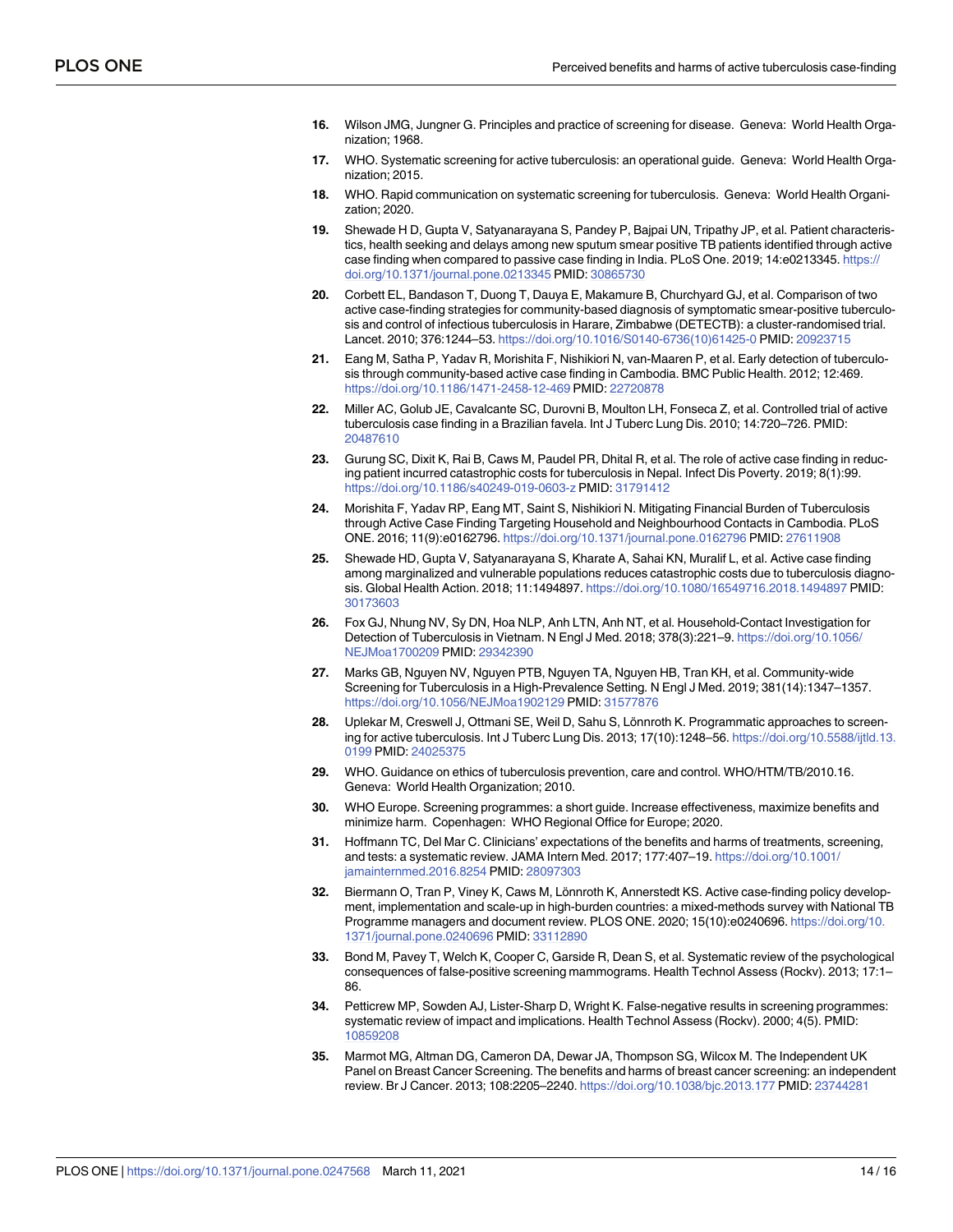- <span id="page-14-0"></span>**[36](#page-2-0).** Biermann O, Lönnroth K, Caws M, Viney K. Factors influencing active tuberculosis case-finding policy development and implementation: a scoping review. BMJ Open. 2019; 0:e031284. [https://doi.org/10.](https://doi.org/10.1136/bmjopen-2019-031284) [1136/bmjopen-2019-031284](https://doi.org/10.1136/bmjopen-2019-031284) PMID: [31831535](http://www.ncbi.nlm.nih.gov/pubmed/31831535)
- **[37](#page-2-0).** Holloway I, Wheeler S. Qualitative research in nursing and healthcare, third edition. West Sussex: John Wiley & Sons; 2010.
- **[38](#page-2-0).** Thorne S, Reimer Kirkham, O'Flynn-Magee K. The analytical challenge in interpretive description. International Journal of Qualitative Methods. 2004; 3(1).
- **[39](#page-2-0).** Tong A, Sainsbury P, Craig J. Consolidated criteria for reporting qualitative research (COREQ): a 32 item checklist for interviews and focus groups. International Journal for Quality in Health Care. 2007; 19 (6):349–357. <https://doi.org/10.1093/intqhc/mzm042> PMID: [17872937](http://www.ncbi.nlm.nih.gov/pubmed/17872937)
- **[40](#page-2-0).** Biermann O, Atkins S, Lönnroth K, Caws M, Viney K. "Power plays plus push": Experts' insights into the development and implementation of active tuberculosis case-finding policies globally, a qualitative study. BMJ Open. 2020; 10:e036285. <https://doi.org/10.1136/bmjopen-2019-036285> PMID: [32499270](http://www.ncbi.nlm.nih.gov/pubmed/32499270)
- **[41](#page-3-0).** World Bank. Classifying countries by income. Available from: [https://datatopics.worldbank.org/world](https://datatopics.worldbank.org/world-development-indicators/stories/the-classification-of-countries-by-income.html)[development-indicators/stories/the-classification-of-countries-by-income.html](https://datatopics.worldbank.org/world-development-indicators/stories/the-classification-of-countries-by-income.html) [accessed on 30 November 2019].
- **[42](#page-3-0).** Malterud K, Siersma VD, Guassora AD. Sample size in qualitative interview studies: guided by information power. Qualitative Health Research. 2016; 26(13):1753–1760. [https://doi.org/10.1177/](https://doi.org/10.1177/1049732315617444) [1049732315617444](https://doi.org/10.1177/1049732315617444) PMID: [26613970](http://www.ncbi.nlm.nih.gov/pubmed/26613970)
- **[43](#page-4-0).** Gale N, Heath G, Cameron E, Rashid S, Redwood S. Using the framework method for the analysis of qualitative data in multi-disciplinary health research. BMC Med Res Methodol. 2013; 13:117. [https://doi.](https://doi.org/10.1186/1471-2288-13-117) [org/10.1186/1471-2288-13-117](https://doi.org/10.1186/1471-2288-13-117) PMID: [24047204](http://www.ncbi.nlm.nih.gov/pubmed/24047204)
- **[44](#page-4-0).** Mays N, Pope C. Qualitative research in health care. Assessing quality in qualitative research. BMJ. 2000 Jan 1; 320(7226):50–2. <https://doi.org/10.1136/bmj.320.7226.50> PMID: [10617534](http://www.ncbi.nlm.nih.gov/pubmed/10617534)
- **[45](#page-9-0).** Blok L, Sahu S, Creswell J, Alba S, Stevens R, Bakker MI. Comparative meta-analysis of TB contact investigation interventions in eleven high burden countries. PLoS One. 2015; 10:3:e0119822. [https://](https://doi.org/10.1371/journal.pone.0119822) [doi.org/10.1371/journal.pone.0119822](https://doi.org/10.1371/journal.pone.0119822) PMID: [25812013](http://www.ncbi.nlm.nih.gov/pubmed/25812013)
- **46.** Creswell J, Codlin AJ, Andre E, Micek MA, Bedru A, Carter EJ, et al. Results from early programmatic implementation of Xpert MTB/RIF testing in nine countries. BMC Infect Dis. 2014; 14:2. [https://doi.org/](https://doi.org/10.1186/1471-2334-14-2) [10.1186/1471-2334-14-2](https://doi.org/10.1186/1471-2334-14-2) PMID: [24383553](http://www.ncbi.nlm.nih.gov/pubmed/24383553)
- **[47](#page-9-0).** Creswell J, Sahu S, Blok L, Bakker MI, Stevens R, Ditiu L. A multi-site evaluation of innovative approaches to increase TB case notification: summary results. PLoS ONE. 2014; 9:4:9:e94465. [https://](https://doi.org/10.1371/journal.pone.0094465) [doi.org/10.1371/journal.pone.0094465](https://doi.org/10.1371/journal.pone.0094465) PMID: [24722399](http://www.ncbi.nlm.nih.gov/pubmed/24722399)
- **[48](#page-9-0).** Murray CJL, Salomon JA. Modeling the impact of global tuberculosis control strategies. Proc Natl Acad Sci USA. 1998; 95:13881–13886. <https://doi.org/10.1073/pnas.95.23.13881> PMID: [9811895](http://www.ncbi.nlm.nih.gov/pubmed/9811895)
- **49.** Borgdorff M W, Floyd K, Broekmans J. Interventions to reduce tuberculosis mortality and transmission in low- and middle- income countries. Bull World Health Organ. 2002; 80:217–227. PMID: [11984608](http://www.ncbi.nlm.nih.gov/pubmed/11984608)
- **50.** Dowdy D, Golub J, Chaisson R, Saraceni V. Heterogeneity in tuberculosis transmission and the role of geographical hotspots in propagating epidemics. Proc Natl Acad Sci USA. 2012; 109:9557–9562. <https://doi.org/10.1073/pnas.1203517109> PMID: [22645356](http://www.ncbi.nlm.nih.gov/pubmed/22645356)
- **[51](#page-9-0).** Legrand J, Sanchez A, Le Pont F, Camacho L, Larouze B. Modelling the impact of tuberculosis control strategies in highly endemic overcrowded prisons. PLoS ONE. 2008; 3:e210.
- **[52](#page-9-0).** Musa J, Achenbach CJ, O'Dwyer LC, Evans CT, McHugh M, Hou L, et al. Effect of cervical cancer education and provider recommendation for screening on screening rates: A systematic review and metaanalysis. PLoS ONE. 2017;12. <https://doi.org/10.1371/journal.pone.0183924> PMID: [28873092](http://www.ncbi.nlm.nih.gov/pubmed/28873092)
- **53.** Fürst T, Cavaliero A, Lay S, Dayer C, Chan S, Smrekar, et al. Retrospective active case finding in Cambodia: An innovative approach to leprosy control in a low-endemic country. Acta Trop. 2018; 180:26– 32. <https://doi.org/10.1016/j.actatropica.2017.12.031> PMID: [29289558](http://www.ncbi.nlm.nih.gov/pubmed/29289558)
- **[54](#page-9-0).** Hsiang MS, Ntshalintshali N, Kang Dufour MS, Dlamini N, Nhlabathi N, Vilakati S, et al. Active Case Finding for Malaria: A 3-Year National Evaluation of Optimal Approaches to Detect Infections and Hotspots Through Reactive Case Detection in the Low-transmission Setting of Eswatini. Clin Infect Dis. 2020; 7(17):1316–1325. <https://doi.org/10.1093/cid/ciz403> PMID: [31095677](http://www.ncbi.nlm.nih.gov/pubmed/31095677)
- **[55](#page-9-0).** Jonas DE, Kahwati LC, Yun JDY, Middleton JC, Coker-Schwimmer M, Asher GN, et al. Screening for Atrial Fibrillation With Electrocardiography: Evidence Report and Systematic Review for the US Preventive Services Task Force. JAMA. 2018; 320:485–498. <https://doi.org/10.1001/jama.2018.4190> PMID: [30088015](http://www.ncbi.nlm.nih.gov/pubmed/30088015)
- **[56](#page-9-0).** Kane J, Landes M, Carroll C, Nolen A, Sodhi S. A systematic review of primary care models for noncommunicable disease interventions in Sub-Saharan Africa. BMC Fam Pract. 2017: 18. [https://doi.org/](https://doi.org/10.1186/s12875-017-0613-5) [10.1186/s12875-017-0613-5](https://doi.org/10.1186/s12875-017-0613-5) PMID: [28330453](http://www.ncbi.nlm.nih.gov/pubmed/28330453)